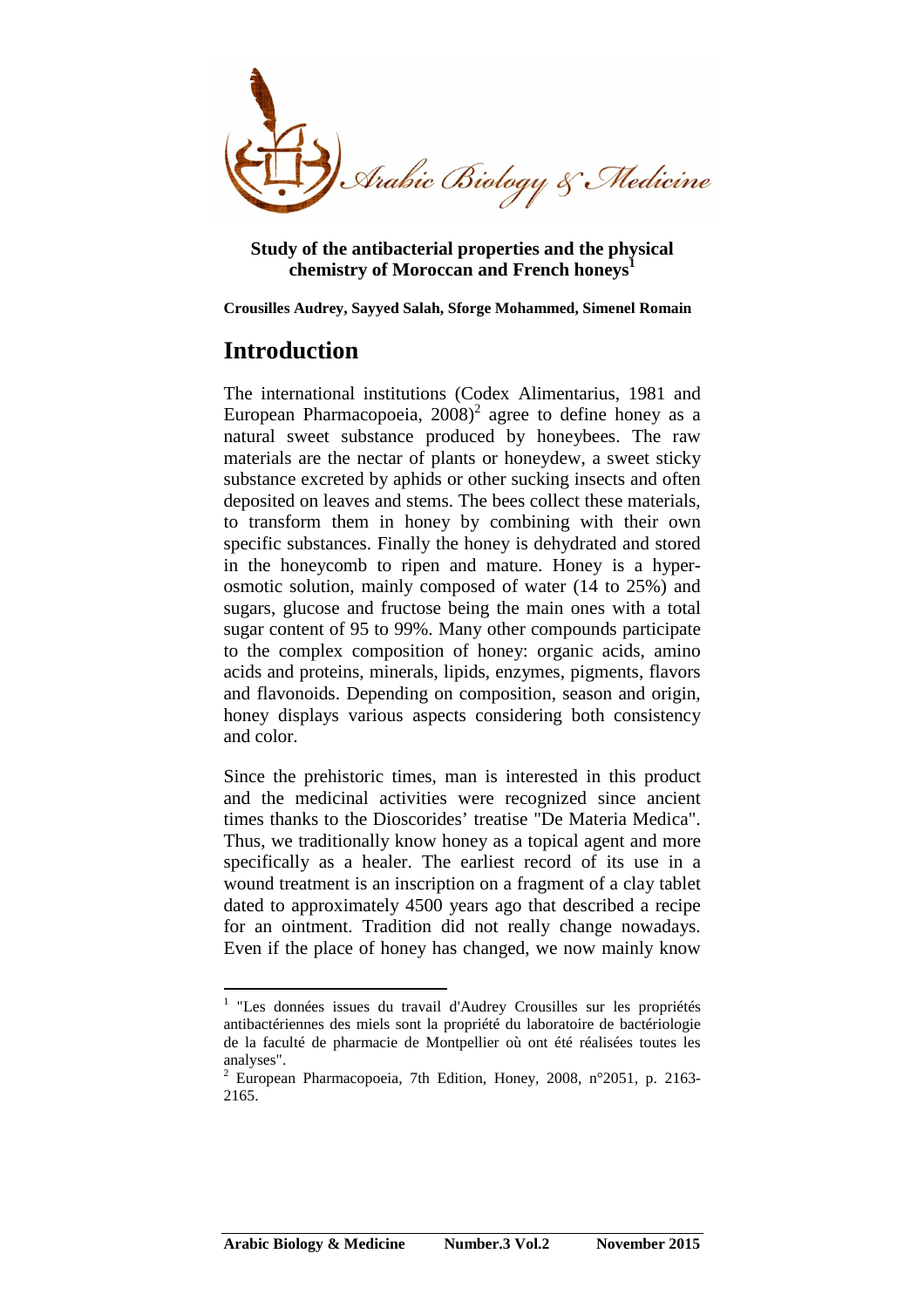it for its nutritional properties or as a sweetener, it is still perceived as a wound treatment. Scientific research was interested in the biological activities of honey in the seventies (Sedova et al.,  $1973^3$ ), and the studies are still ongoing to explain its effectiveness in therapeutics (Kwakman et al., 2012). Therefore, we are rediscovering honey to manage burn or infection wounds and published works present honey as an alternative for the treatment of these wounds (Molan, 2002).

Morocco is a great producer of honey, and this one occupies a particular place in the culture. Nourished by the sacred aspect in the Koran (which partially explains the effectiveness of it), honey is very used by the population as a first therapeutics. Traditional medicine is perennial because of this strong habits and knowledge of healers. Local populations primarily use plants and honey for therapeutics but also for economic reasons. Thus, honey is used to treat all the diseases touching all the biological spheres, and even as a complementary treatment to cancer.

In a general point of view, this work fits to the renewal of interest for natural resources. Indeed, we deal with the characterization of honey activities in order to bring new insights about a daily used natural product. The main objective of this study is focused on the antibacterial activity of honey. We proposed an *in vitro* analysis of honeys from south of Morocco in order to characterize their antimicrobial activity on a large spectrum of bacteria including both reference strains and natural isolates. Chestnut and oak honeys from Languedoc-Roussillon (France) have been previously studied (Ferrier, 2010) and displayed a particular antimicrobial activity. These honeys have been included in this study in order to compare their activity to that of honeys from south of Morocco. Owing to the main medical use of honey in wound dressing and healing, the experiments developed in this course have focused on pathogenic bacteria that can be found on wound infections and their complications. A chemical approach provides further

<sup>&</sup>lt;sup>3</sup> Sedova N. N., Usmanov M. F. et al., The antimicrobial properties of several types of honey from Uzbekistan, Voprosy pitaniia, 1973, vol. 32, no 2, p. 84.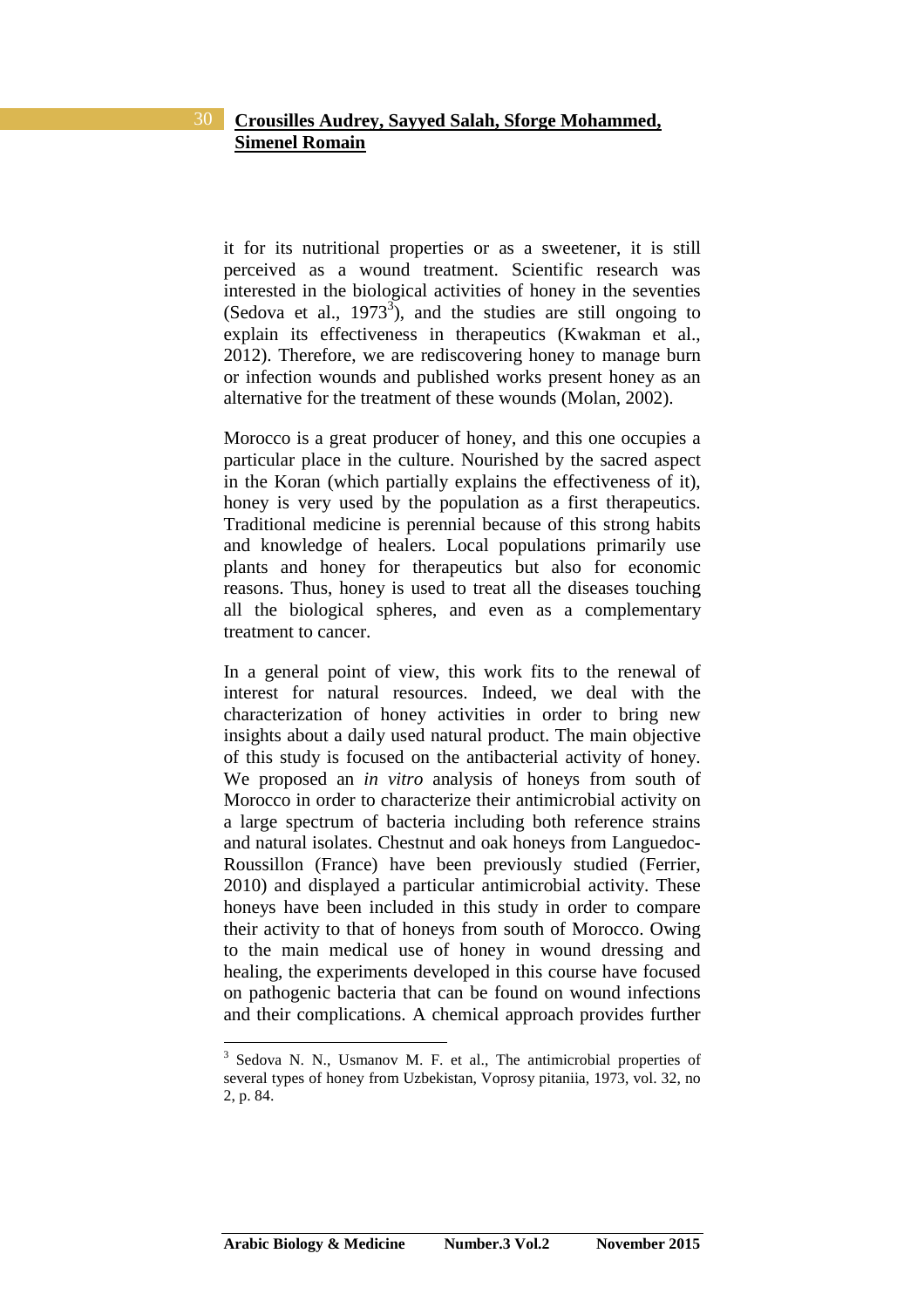data about the physicochemical parameters that gave some clues about the biological activity of honey.

# **1 – Materials and Methods**

## **1.1 Labs contexts**

The work presented here was carried out under the leadership of bacteriology and analytical chemistry laboratories. Bacteriology laboratory is oriented to the pathogenenvironment interface. This topic is therefore fully in this perspective through work on the antibacterial properties. Background works on antimicrobial activity of honey resumed mainly French honeys, particularly from the Languedoc Roussillon region (Ferrier,  $2010$ <sup>4</sup>. The Bromatology Laboratory is focused on the sanitary quality of food products. In this context, honey is now considered as a product subjected to high anthropogenic pressures (use of pesticides, standards, interest in natural product).

## **1.2 Honey samples and sugars standard solution**

The honeys (without any traceability document) presented in the Table below (Table 1) were from a sampling campaign achieved in Morocco in June and July 2012; French honeys were from supermarkets or local markets.

For the microbiological experiments, we prepared aseptically a stock solution at 0.8 g/mL for each honey. Then these solutions and the honeys were stored at 5°C in the dark in order to use them extemporaneously.

 $\overline{a}$ 4 Ferrier J., Étude de l'effet antibactérien de différents miels pyrénéens, thesis, 2010.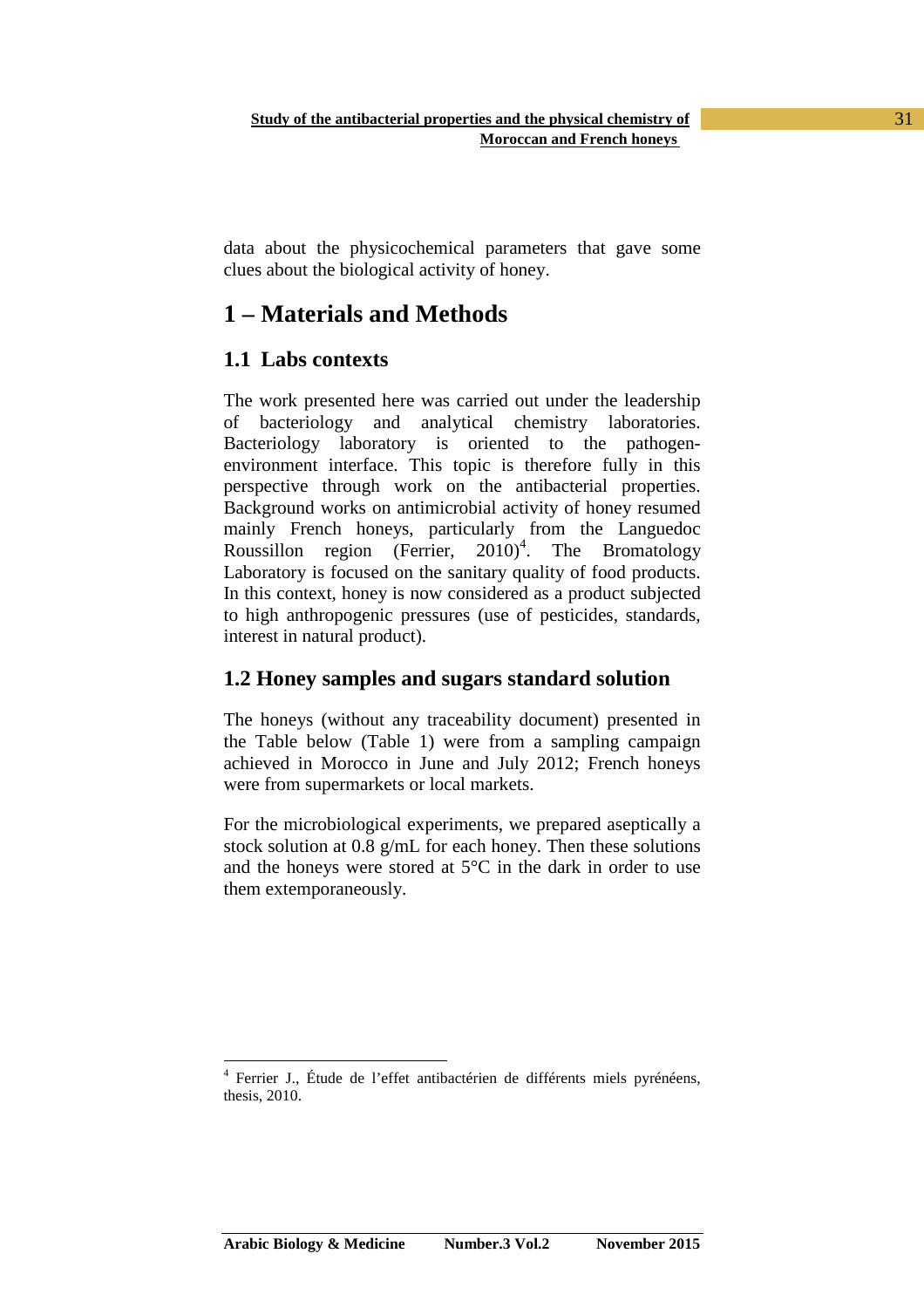| Code  | Plant origin, English name (Scientific name) | Arabian name | Geographic origin, Harvest year           |
|-------|----------------------------------------------|--------------|-------------------------------------------|
| Thy 1 | Thyme ( <i>Thymus sp.</i> )                  | Tazukunnit   | Igri, 2011                                |
| Thy2  | Thyme (Thymus sp.)                           | Tazukunnit   | Igri, 2004                                |
| Thy3  | Thyme (Thymus sp.)                           | Tazukunnit   | Imouzzer, 1987                            |
| Fle   | Flowers                                      | Ashdig       | Igri, 2008-2009                           |
| Thu   | Cedar (Tetraclinis articulata)               | Azuka        | Imouzzer, 2011                            |
| Ora   | Orange tree (Citrus sp.)                     | Limon        | Imouzzer, 2012                            |
| Carou | Carob (Ceratonia siliqua)                    | Carub        | Tamri, 2011                               |
| Eu 1  | Spurge (Euphorbia officinarum)               | Tikiut       | Igri, 2009                                |
| Eu2   | Spurge (Euphorbia officinarum)               | Tikiut       | Mesti, 2011                               |
| Char  | Thistle (Eryngium sp.)                       | Tasenent     | Tamri, 2010                               |
| Juju  | Jujube (Zizyphus sp.)                        | Azugar       | Imouzzer, 2008                            |
| Azu   | Sugar syrup given to the bees as supply      | Azucar       | Souk of Agadir                            |
| Amse  | Ceratolimon feei var. grandiflorum           | Amslig       | Mesti, 2010                               |
| Iki   | Spurge (Euphorbia officinarum)               | Ikiu         | Aït-Oussa, 2011                           |
| Balsa | Balsamic spurge (Euphorbia balsamifera)      | Talalt       | Around Mesti, 2011                        |
| Rico  | Flowers                                      |              | Lozère, 2012 (48)                         |
| Chê   | Oak (Quercus sp.)                            |              | Les Butineuses Catalanes (66)             |
| ChaA  | Chestnut (Castanea sativa)                   |              | Lluch, Saint Jean de Védas (34)           |
| ChaB  | Chestnut (Castanea sativa)                   |              | Miellerie Ardéchoise, Miel d'Ardèche (07) |
| ChaC  | Chestnut (Castanea sativa)                   |              | Maître Rucher, Fuilla (66)                |

Table 1: Characteristics of the studied honeys

The control solution reflected the major sugars composition of honey (based on the mean analysis of sugars in bromatology laboratory). It was prepared aseptically by the mix of 1.75 g of glucose, 1.75 g of fructose and 0.5 g of sucrose in 2.5 mL sterile water. The solution was leave at room temperature for 24 to 48h to achieve the complete dissolution and also stored in the fridge.

#### **1.3 Bacteriological study**

#### **1.3.1 Microbial strains and culture media**

In order to study the MIC, bacterial  $(n=15)$  and fungal  $(n=4)$ strains have been used and were presented in table 2. Seven reference strains used for antimicrobial essays in pharmaceutical industry and control are included (Table 2). As mentioned in Table 2, all the clinical strains have been collected on wounds or injuries, and were sometimes involved for septic complications (see *Propionibacterium acnes*). All the strains have been pricked out on Tryptic-Soy Agar (TSA) except for *Propionibacterium acnes,* which required media enriched with 5% of sheep's blood (blood sheep agar). *Candida*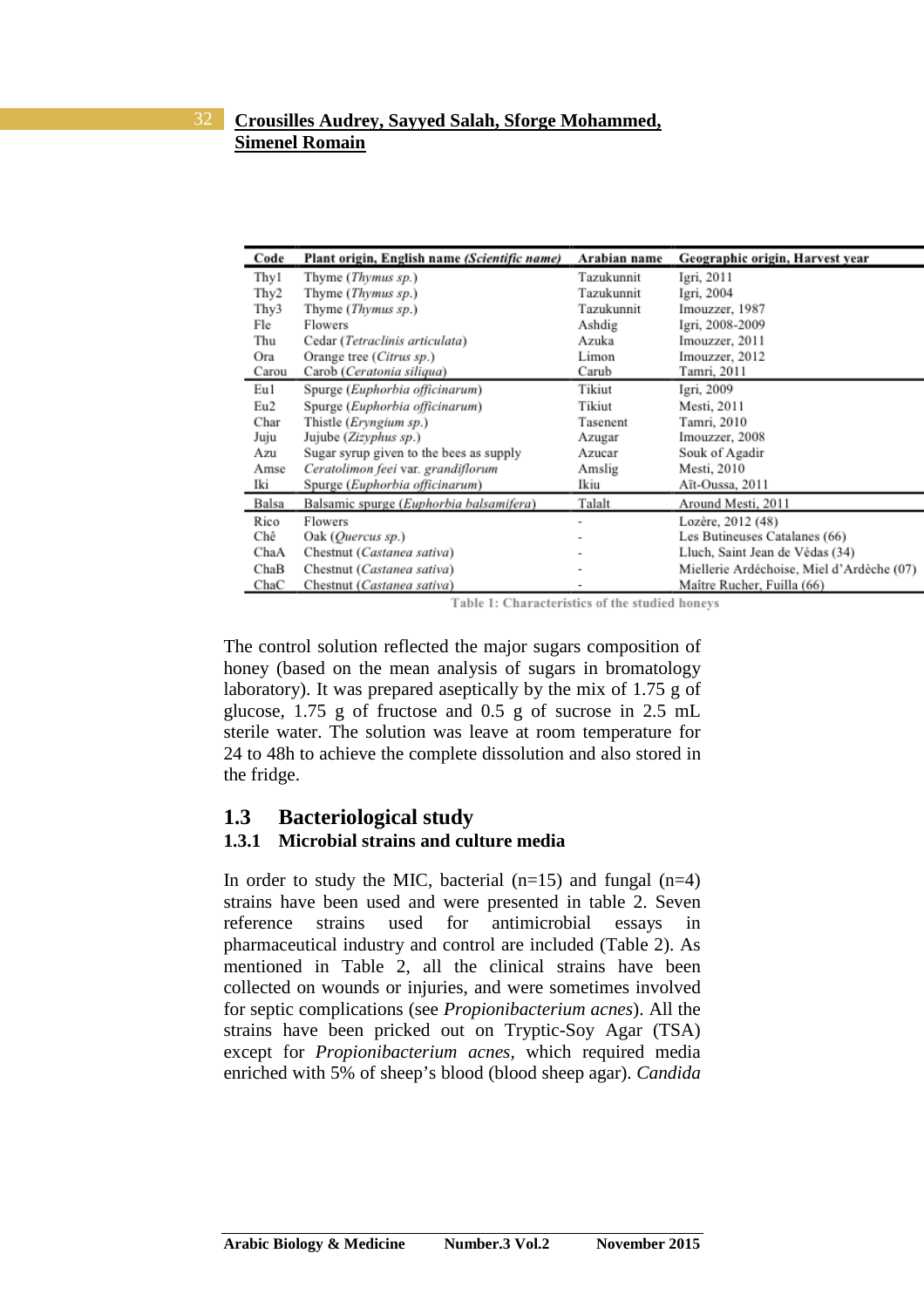*albicans* strains have been isolated on Sabouraud medium. After incubation for 24h to 37°C, all the strains (bacterial and fungal) were prepared in Mueller-Hinton nutrient Broth (MHB) except for *P. acnes* which is sub- culturate in Brain Heart Infusion (BHI).

| Species/Strain                                | Type               | Origin                                       | Antibiotics resistance phenotype                      |
|-----------------------------------------------|--------------------|----------------------------------------------|-------------------------------------------------------|
| Staphylococcus aureus<br><b>ATCC 6538</b>     | Cocci/Gram+        | Reference strain for<br>antimicrobial assays | Wild type, MSSA                                       |
| Staphylococcus aureus<br><b>MRSA 1508</b>     | Cocci/Gram+        | Clinical, burn wound                         | Methicillin-resistant, MRSA                           |
| Staphylococcus aureus<br><b>GISA T29-1</b>    | Cocci/Gram+        | Clinical, nostril                            | Glycopeptide intermediate, GISA                       |
| Pseudomonas aeruginosa<br><b>ATCC 9027</b>    | Bacilli/Gram-      | Reference strain for<br>antimicrobial assays | Wild type                                             |
| Pseudomonas aeruginosa<br>PAB04               | Bacilli/Gram-      | Clinical, burn wound                         | Multiresistant and resistant topical<br>agents        |
| Pseudomonas aeruginosa<br>PAB13               | Bacilli/Gram-      | Clinic, burn wound                           | Wild type                                             |
| Escherichia coli<br><b>ATCC 8739</b>          | Bacilli/Gram-      | Reference strain for<br>antimicrobial assays | Wild type                                             |
| Escherichia coli<br>B2502                     | Bacilli/Gram-      | Clinical                                     | Extended-Spectrum Beta-Lactamase<br>(multiresistance) |
| Escherichia coli<br>B1525                     | Bacilli/Gram-      | Clinical                                     | TEM Beta-Lactamase                                    |
| Enterococcus faecalis<br>ATCC 29212           | Cocci/Gram+        | Reference strain for<br>antimicrobial assays | <b>ND</b>                                             |
| Enterococcus faecium<br>B2477                 | Cocci/Gram+        | Clinical scarpa post surgery<br>infection    | ND                                                    |
| Acinetobacter baumanii<br>ATCC 13932          | Coccobacilli/Gram- | Reference strain for<br>antimicrobial assays | Wild type                                             |
| Acinetobacter baumanii<br>B2335               | Coccobacilli/Gram- | Clinical, burn wound                         | Multiresistant                                        |
| Aeromonas hydrophila<br>BVH45                 | Bacilli/Gram-      | Clinical, open wound<br>abscess              | Wild type                                             |
| Propionibacterium acnes<br>B1097              | Bacilli/Gram+      | Clinical, post surgical<br>wound with sepsis | Wild type                                             |
| Candida albicans<br><b>ATCC 10231</b>         | Yeast              | Reference strain for<br>antimicrobial assays | <b>ND</b>                                             |
| Candida albicans n°1<br>Candida albicans n°14 | Yeast<br>Yeast     | Clinical<br>Clinical                         | <b>ND</b><br><b>ND</b>                                |
| Aspergillus niger<br>ATCC 16404               | Filamentous fungus | Reference strain for<br>antimicrobial assays | <b>ND</b>                                             |

Table 2: Characteristics of the studied bacterial and fungal strains (ND: Not Determined)

### **1.3.2 Minimal Inhibitory Concentration (MIC) determination**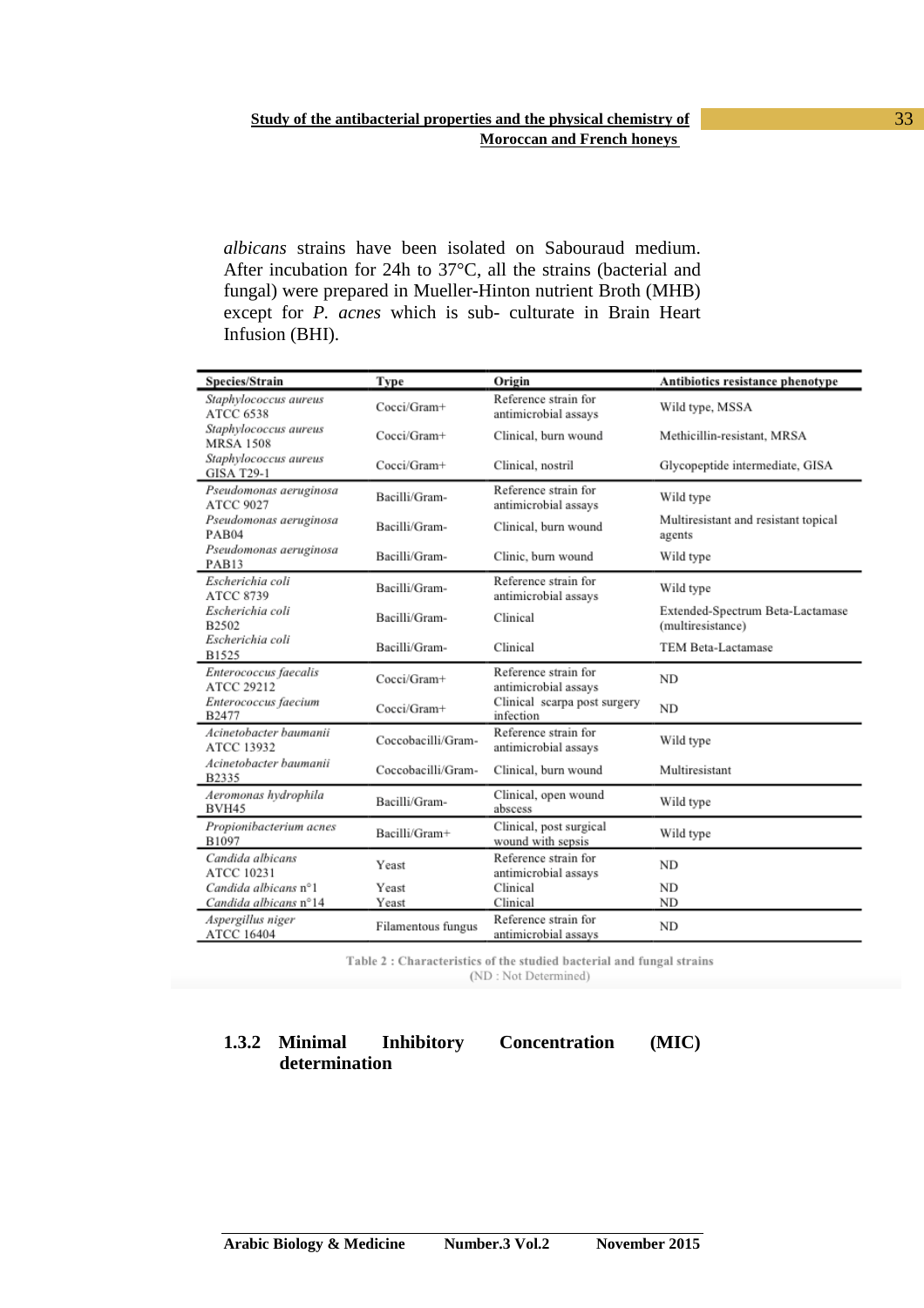The MICs were determinated using microbroth dilution methods in polypropylene micro-plates (NUNC®) 96 wells with flat bottom. An example of MIC plate scheme was given in Supplementary figure 1. For each experiment, the stock solution of honey was diluted serially in water. Considering the previous dilution of the stock solution the serial dilutions of honey were 41%, 20%, 10%, 5%, 2.5%, 1.25%, 0.65%, 0.32% and 0.16% (w/v). Each MIC experiments were performed in triplicate, which corresponded to 3 plates for one strain and one honey.

The bacterial load is prepared into a trypton-salt solution from a stationary phase culture 24h adjusted to 0,5 McFarland, using a spectrophotometer (620 nm), in order to obtain a suspension corresponding to  $10^8$ CFU/mL. This suspension was  $100x$ diluted (100  $\mu$ L of this suspension into a final volume of 10 mL of MHB or BHI for *P. acnes*) to obtain a final concentration of 10<sup>6</sup>CFU/mL. One hundred microliters of this final suspension were loaded in each of the 96 wells of the plate previously filled with 100 µL of serially diluted honey. The plates were incubated at 37°C for 18 to 24h and the bacterial growth was evaluated visually by the observation of a turbidity higher than that observed in the negative control well inoculated with honey and MHB or BHI without bacteria.

### **1.3.3 Minimal Bactericidal Concentration (MBC) determination**

Mueller-Hinton Agar plates (MHA) are inoculated by 1 µL of the suspension of each MICs well (see above) after incubation of 24h at 37°C. The inoculation has been achieved with a multiplier unit (Inoculator MIC-2000, Dynatech Product®), which deposits about 1 µL per drop. Bacterial survival was evaluated by the observation of a colony at the inoculation point after an overnight incubation at 37°C.

#### **1.3.3 Time-kill kinetic study**

The bacterial suspension was adjusted to 0.5 McFarland with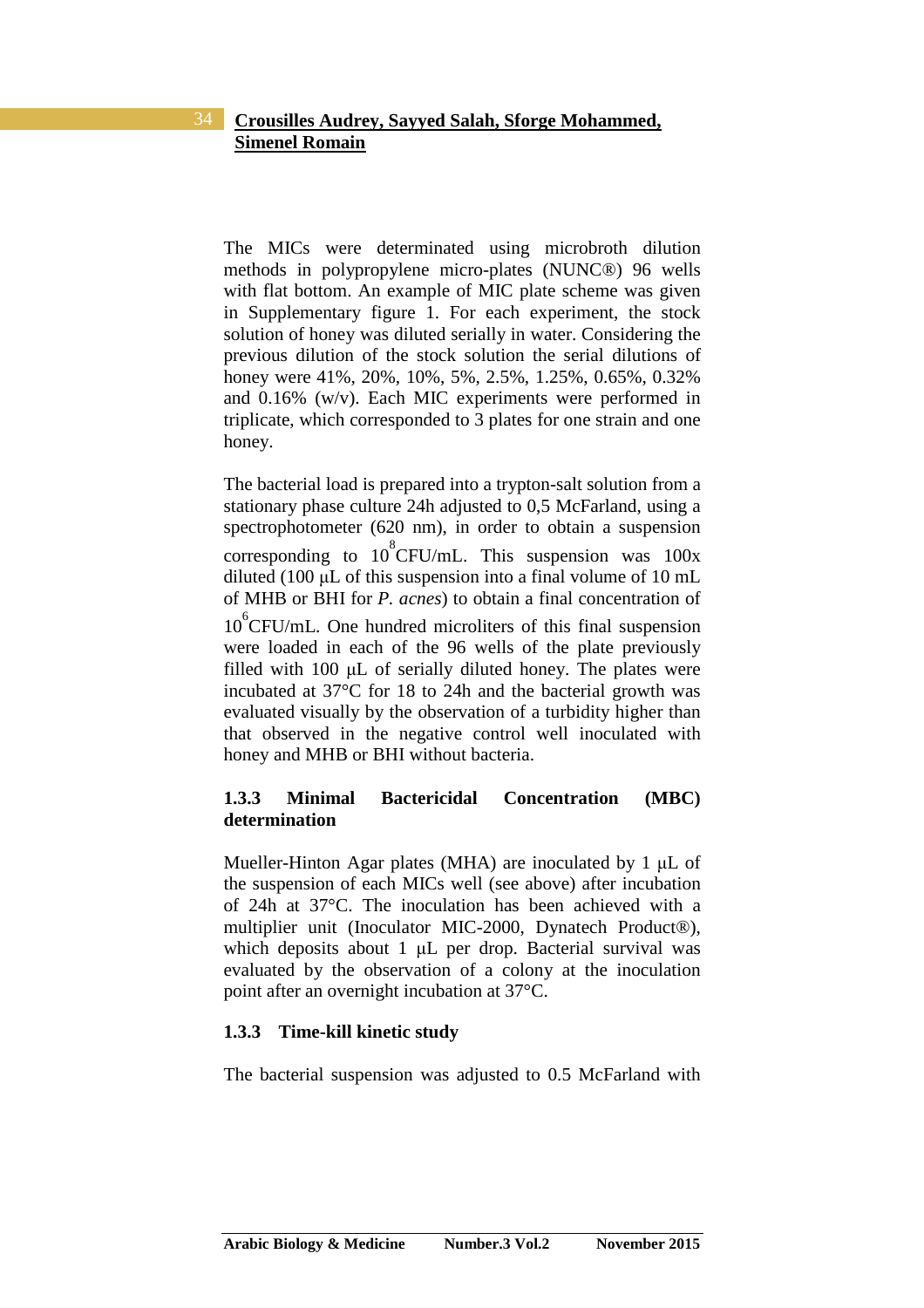the spectrophotometer. 80 µl of the suspension was diluted into a final volume of 4 mL of MHB. Aliquots of 300 µL of this suspension were distributed into 1.5 mL microtubes (Eppendorf®) according to the filling scheme presented in the supplementary Figure 2. Microtubes were incubated in a shaking bain-marie (37°C) through all the time of the experimentation. We followed the kinetic of growth in the times t0, t1h, t4h, t6h, and t24h. At each time 11 µL of suspension of each tube were diluted into 99 µL of ultrapure water, and then make a 1/100 dilution. Finally, 100  $\mu$ L of the latter suspension were inoculated on TSA dishes and incubated for 24h at 37°C. The colony counting was performed using a device Bioblock Scientific® Colony Counter.

## **1.4 Chemical study**

#### **1.4.1 Extraction Attempts**

 $\overline{a}$ 

Several extractions had been tested to avoid the important content of sugars, thus the viscosity, and to allow the injection of the samples.

Liquid-Liquid extraction (L-L): We prepared several samples by the mix of 8 g of honey, with 8 mL of methanol, ethyl acetate or acetonitrile. This solution was heated and mixed. The extraction conditions were 2h, at 40°C and 300 rpm.Another protocol was asking fewer reagents by adding 1 to 2 mL of solvent (ethyl acetate, dichloromethane, hexane, xylene) to test different polarity on 1 g of honey. We shook by hand and waited for clarification.

SPE extraction: The columns Oasis Waters® HLB 1cc were used following the protocol provided. They needed a conditioning step (methanol), then a washing (water) and the samples have been treated (Posyniak at al.,  $2002$ )<sup>5</sup>. These last were prepared from 1 g of honey added with 2 ml of water or buffer following the perspectives considered.

<sup>&</sup>lt;sup>5</sup> Posyniak A., Sniegocki T. et Zmudzki J., Solid phase extraction and liquid chromatography analysis of sulfonamide residues in honey, Bulletin-Veterinary institute in Pulawy, 2002, vol. 46, n°1, p. 111-118.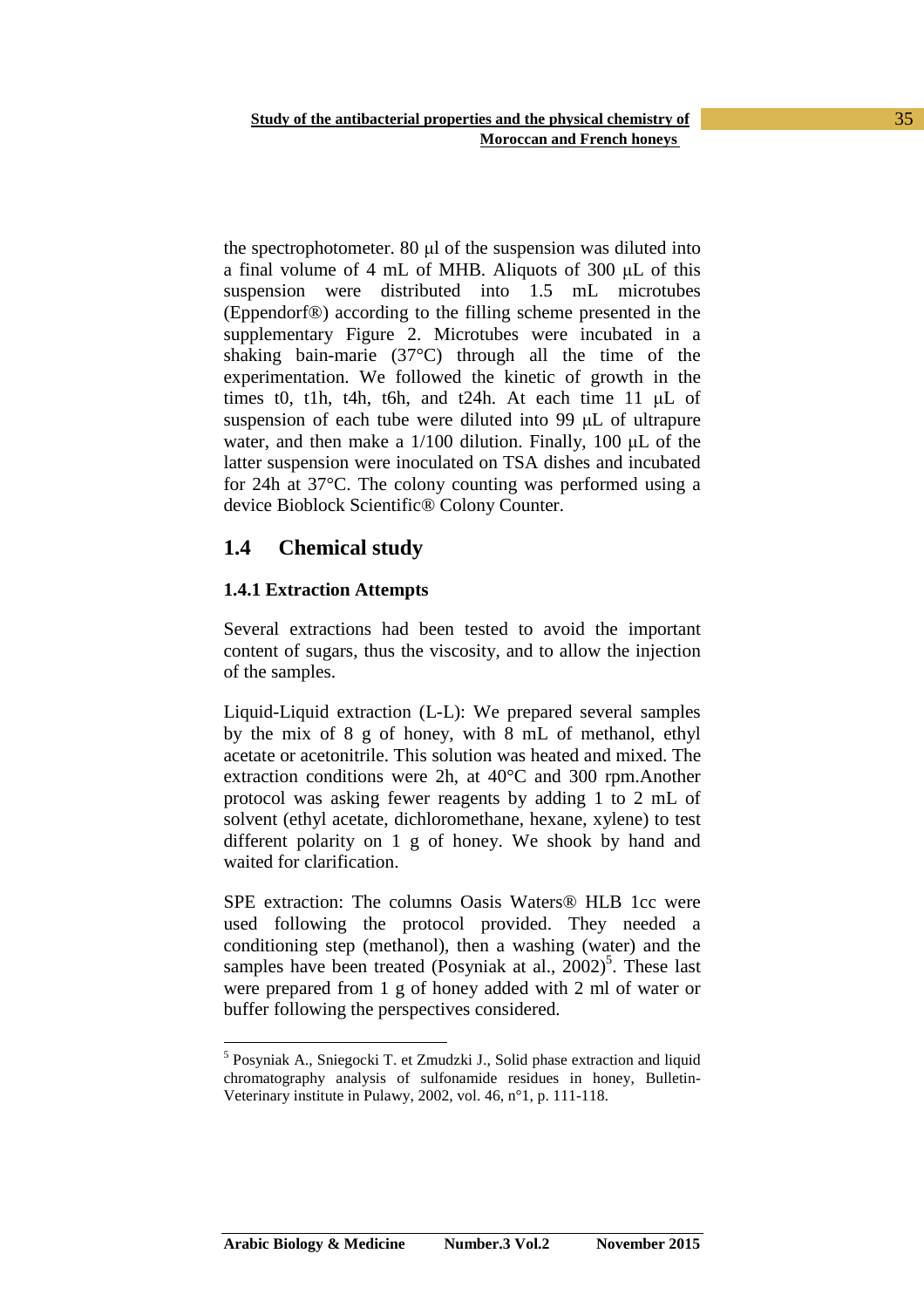SPME Headspace extraction: Following the same principle than the L-L extraction, we heated the honey/water mix and introduced the retractable fiber (silica + polymers) into the space above the liquid level. The extraction lasted 3h, at 40°C and 300 rpm. Then, this device has been used directly as an injection system for GC-MS.

#### **1.4.2 Physicochemical measurements**

Four of the primary characteristics have been studied: pH, redox potential, H<sub>2</sub>O<sub>2</sub> content and color of honey.

pH measurement : Initially, we prepared 2 g of honey into a test tube and added 400 µL of distilled water (DW). With as many tubes as necessary filled with 500 µl of DW, we made a series of 2-fold dilutions by transferring 500 µL from the previous tube (same distribution than the plate layout). pH measurement was performed using a calibrated electrode, and then reading the value after stabilization of the device.

Redox potential measurement: The same samples than the ones for the pH are used for the experiment, but into a glovebox and with nitrogen pressure. Then redox potential was performed using a calibrated electrode checked with Whitney buffers, and the values are read after stabilization of the device.

H2O2 measurement: The hydrogen peroxide is studied with the colorimetric method using specific strips (Peroxide test MERCK®).

Color study: Based on the accepted standards in the United States (USDA, 1985)<sup>6</sup>, we used the Pfund<sup>®</sup> scale as a relative evaluation (no standardized conditions applied, e.g. sample thickness). Moreover, it exists a correspondence with the Lovibond® scale. It simply required placing the honey next to the color that best suited it.

<sup>6</sup> USDA Agricultural Marketing Service, 1985, United States Standards for Grades of Extracted Honey. 1985, USDA, Washington DC.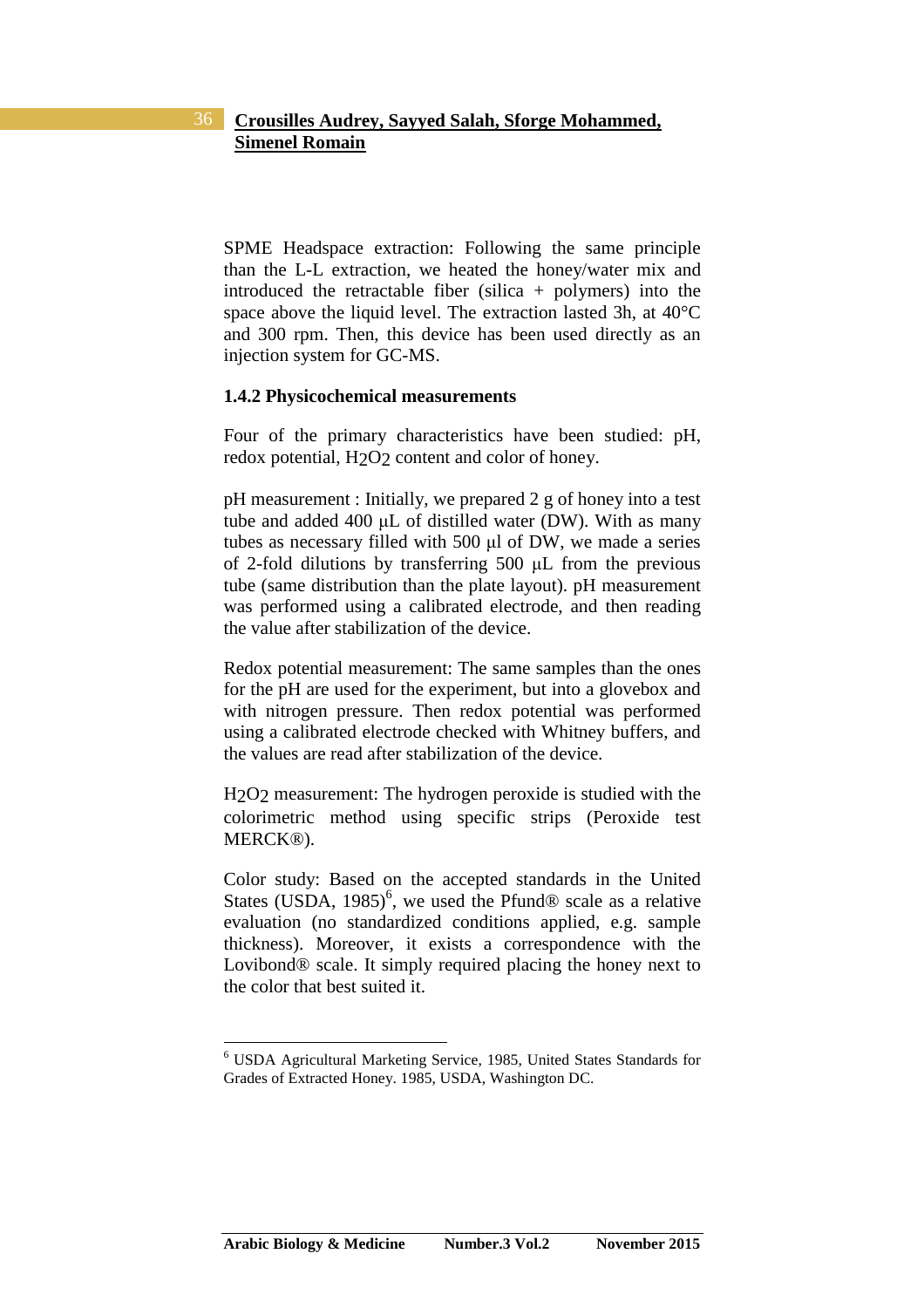#### **1.4.3 GC-MS Analyzes**

The apparatus used for these experiments is a gas chromatograph TRACE GC Ultra ThermoScientific®, coupled with a mass spectrometer quadripole published by the same company. The apparatus and the resulting data are processed using Xcalibur software ThermoScientific®. The injection volume was 2 µL and was in split mode at 250°C. The carrier gas was helium with a flow rate of 1 mL/min. The oven temperature ranges from 50 to 300°C.

## **2. Results**

 $\overline{a}$ 

### **2.1 Antimicrobial effect of honeys**

#### **2.1.1. Inhibition of microbial growth : bacteriostatic effect of honey**

MIC is the lowest concentration of honey (highest dilution's value) that inhibits any visible bacterial growth. It then evaluates the bacteriostatic effect of honey.

Results were presented in Table 3. First of all, we observed that all the honeys inhibited microbial growth at 41% (as observed by Malika et al.,  $2004$ <sup>7</sup> or below whereas the control sugar solution not always inhibited the growth and at the best the inhibition occurred in the 21% concentrated well. These results are consistent with those previously obtained in the laboratory. We showed that a high concentration of sugars could not effectively inhibit bacterial growth suggesting that honey inhibited microbial growth by another mechanism than hypertonicity. Although we saw variable results with a same honey and a same strain, inter- assays variations remained acceptable because differences did not exceed one dilution. We observed that the fungi were not sensitive to the honeys tested in this study. The MIC values observed are not higher than those observed for the sugar control solution.For the majority

<sup>&</sup>lt;sup>7</sup> Malika N., Faid M. et El Adlouni C., Antimicrobial activities of natural honey from aromatic and medicinal plants on antibio-resistant strains of bacteria, Int. J. Agric. Biol, 2004, vol. 6, p. 289-293.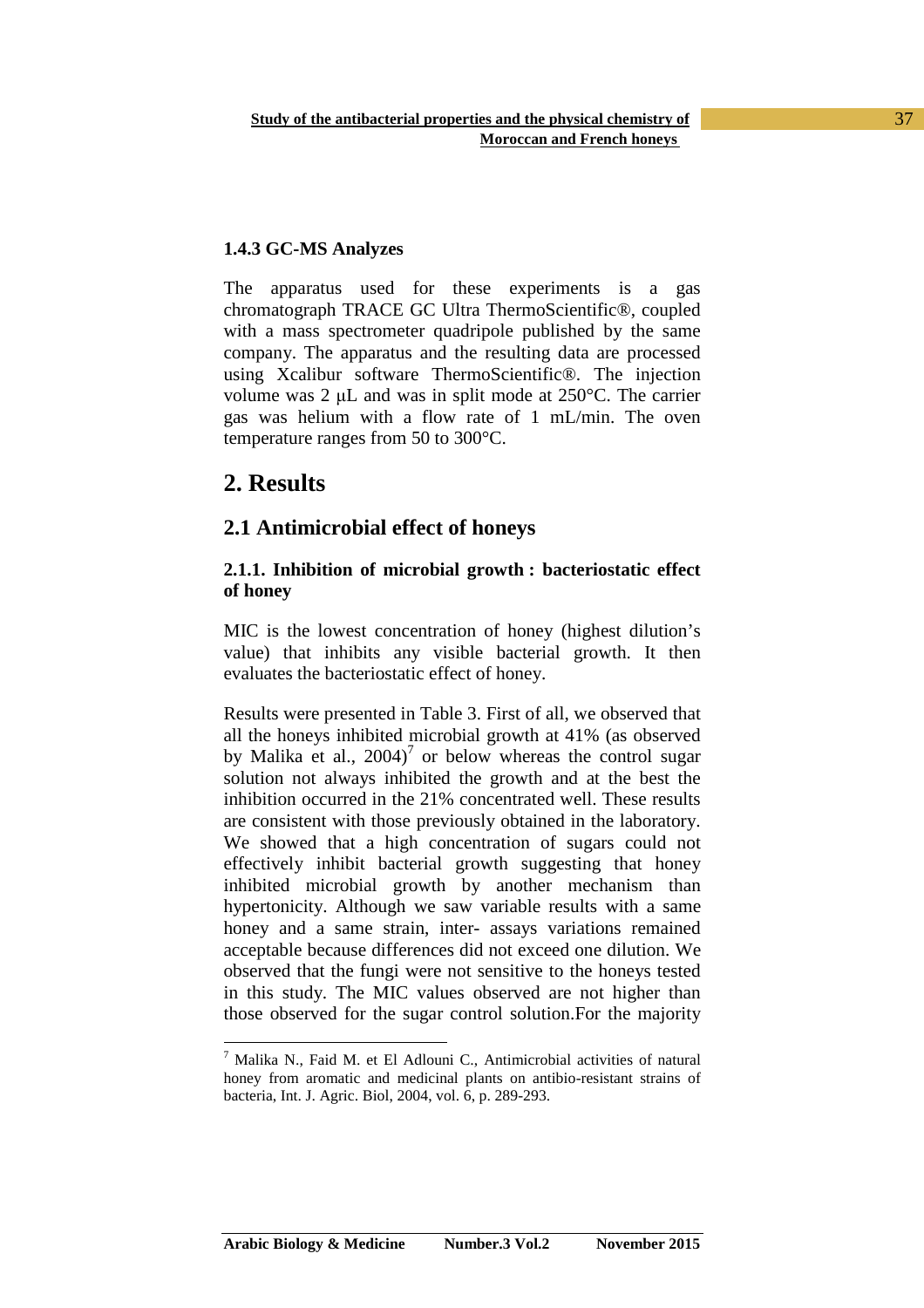of honey samples the MIC values were between 41% and 20%. Referring to published studies, we considered that a MIC above 10% was notable.

On the other hand, the comparison between honeys reveals interesting elements. Globally, in the first series of honey, MIC values are 41% or 20% (ranges 2 to 9 in Table 3). Only two values reached 10% for Thy1 on *Pseudomonas aeruginosa* B13 and *Acinetobacter baumanii* ATCC. In general, the honeys of the first series do not stand out particularly from the sugar control. On the opposite, the second series is remarkable (ranges 10 to 17 in Table 3). We obtained for the thistle, jujube and sugars honeys MIC values equivalent to sugar control but other honeys of this second series displayed significant antimicrobial activities (bold in Table 3). The spurge, endemic of the country, and particularly Eu2, displayed MICs of 10% on clinical strains of *S. aureus*, *Aeromonas*, and *Acinetobacter*. MICs of Amse are quite low with 5% on the strains of *S. aureus*, *E. coli*, *Acinetobacter* and *Aeromonas*. Concerning Iki, it was most effective on *Acinetobacter baumanii* and *Aeromonas hydrophila* clinical species.

The third set includes all French honeys. We noted that these honeys have results beyond the average of other Moroccan honeys of the first series (the less effective one). In particular Chê, ChaA and ChaC honeys. These MICs are ranging from 10% to 5% on the reference and clinical strains of *S. aureus*, *E. coli*, *Acinetobacter* and *Aeromonas*.

The best results now. They concern the balsamic spurge honey (Balsa). First, we note that this honey inhibited the growth of all bacteria. The lowest MIC is 10%, for *Pseudomonas aeruginosa* and *P. acnes*. We observe very low MIC values 2.5% on *S. aureus*, *E. coli A. baumanii* and *A. hydrophila*. A MIC value of 1.25% was reached for Balsa on the strain GISA T29-1. This efficiency was particularly interesting considering the high level of resistance of this strain. The results presented herein showed that multi resistant strains such as *S. aureus*  methicillin-resistant or GISA, *E. coli* producing BLSE, multiresistant *P. aeruginosa* were inhibited at the same MICs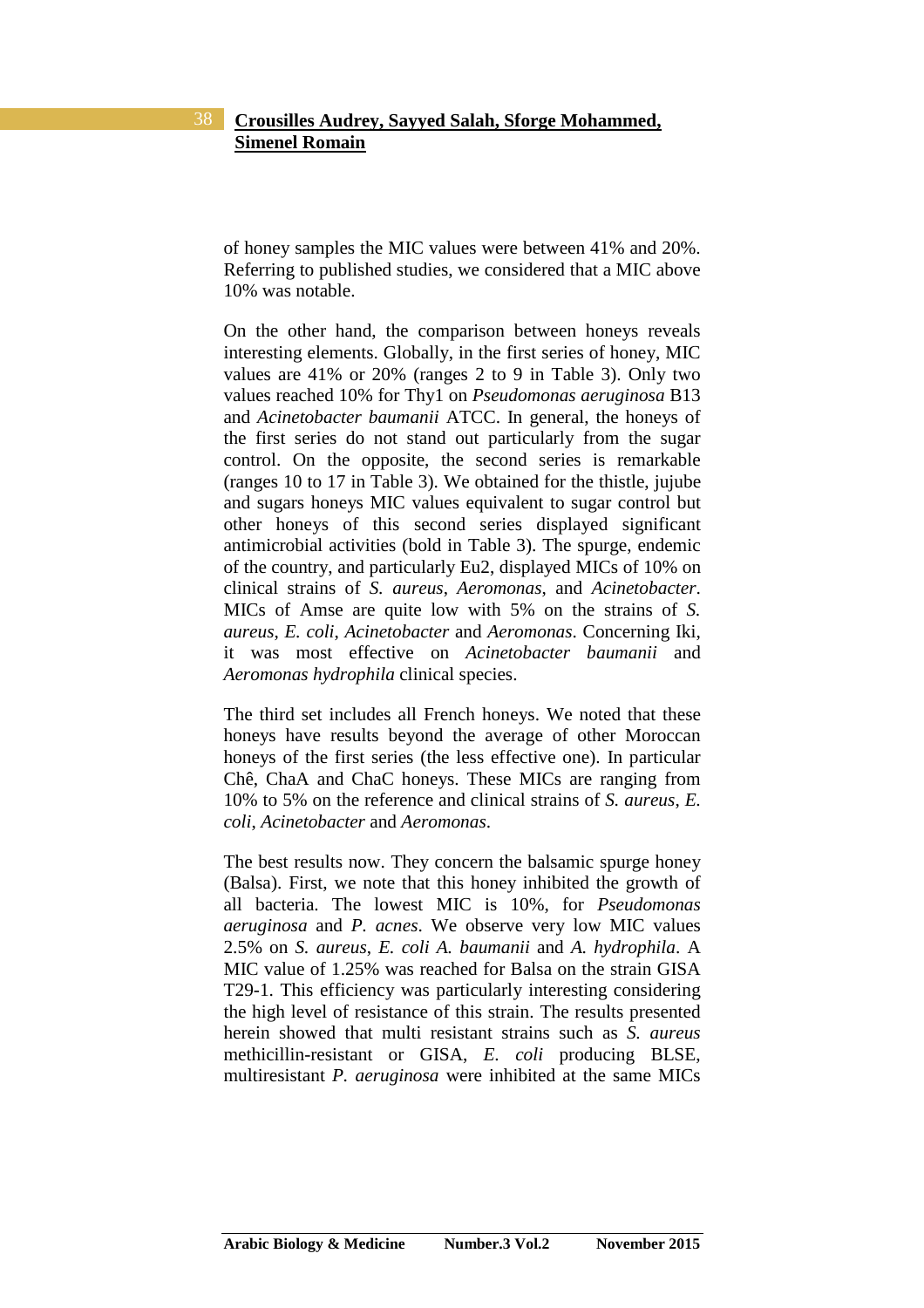or lower than their sensible counterparts.

*P. aeruginosa, P. acnes* and *Enterococcus* appeared as the less sensitive bacteria but again Balsa presented a significant activity on these species or genus. On the contrary, *S. aureus, E. coli, A. hydrophila, A. baumanii* displayed a global sensitivity with very low MIC values for some honeys. We could notice that Gram negative bacteria seemed more susceptible (Malika at al., 2004)<sup>8</sup>. Indeed, *P. aeruginosa* was inhibited by seven honeys, *E. coli* by five, *Acinetobacter* has remarkable MIC values for eight honeys and *Aeromonas* for nine of them while Gram positive bacteria inhibited less honeys but with MIC values lower for some particular strains such as *S. aureus* GISA T29-1.

Finally, we observed that the bacterial behavior facing honey activity varies according to bacteria and honey types

|                  | Saphylococcus<br>aureus<br>ATCC 6538 | aureus<br>1508<br>hylox<br>Ssay | SIR<br>$T29-1$<br>Suphyloce<br>š<br>GISA | Pseudomona<br>۰.<br>305<br>ugine<br>ATCC | nas<br>B04<br>0.87<br>ŝ<br>裝 | aeruginosa B <sub>13</sub><br>Pseudomo | F<br>Eschenchia co<br>ATCC 8739 | ischerichia coli<br>BLSE B2502<br>S | Escherichia coli<br>NBLSE B1525 | alis<br>29212<br>Jaecalis<br>ATCC 297<br>š<br>Enter | 511<br>Grecium<br>B2477<br>Enter | Acinetobacter<br>13932<br>amanii<br><b>ATCC</b><br>÷ | vaunanii<br>B2335<br>tcinetobac | Aeromonas<br>hydrophila<br>BVH 45 | ian<br>acnes<br>B1097<br>opionibæ | andida albican<br>ATCC 10231     | ä<br>ndida<br>e    | albicans<br>본<br>andida | Aspergillus niger<br>ATCC 16404 |
|------------------|--------------------------------------|---------------------------------|------------------------------------------|------------------------------------------|------------------------------|----------------------------------------|---------------------------------|-------------------------------------|---------------------------------|-----------------------------------------------------|----------------------------------|------------------------------------------------------|---------------------------------|-----------------------------------|-----------------------------------|----------------------------------|--------------------|-------------------------|---------------------------------|
| Sugars<br>Balsa  | х<br>2.5%                            | x<br>2.5%                       | $\mathbf x$<br>$1.25\%$                  | 41%<br>10%                               | 41%<br>10%                   | 41%<br>10%                             | 41%<br>2.5%                     | 41%<br>5%                           | 41%<br>2.5%                     | 41%<br>5%                                           | 41%<br>5%                        | 41%<br>2.5%                                          | 41%<br>2.5%                     | 41%<br>2.5%                       | 41%<br>10%                        | $\boldsymbol{\mathsf{x}}$<br>41% | $\mathbf x$<br>41% | 41%<br>41%              | 41%<br>41%                      |
| Sugars           | x                                    | x                               | 41%                                      | 41%                                      | 41%                          | 41%                                    | 41%                             | 41%                                 | 41%                             | 41%                                                 | 41%                              | 41%                                                  | 41%                             | 41%                               | $\mathbf{x}$                      | 41%                              | $\mathbf x$        | $\mathbf{x}$            | 41%                             |
| Thy1             | 20%                                  | 20%                             | 20%                                      | 20%                                      | 20%                          | 10%                                    | 20%                             | 41%                                 | 41%                             | 20%                                                 | 20%                              | 10%                                                  | 20%                             | 20%                               | 10%                               | 41%                              | 41%                | 41%                     | 41%                             |
| Thy <sub>2</sub> | 20%                                  | 20%                             | 20%                                      | 20%                                      | 20%                          | 41%                                    | 20%                             | 41%                                 | 41%                             | 20%                                                 | 20%                              | 41%                                                  | 41%                             | 20%                               | 41%                               | 41%                              | $\mathbf x$        | 41%                     | 20%                             |
| Thy3             | 41%                                  | 41%                             | 41%                                      | 20%                                      | 20%                          | 41%                                    | 41%                             | 41%                                 | 41%                             | 41%                                                 | 41%                              | 41%                                                  | 41%                             | 20%                               | 20%                               | 41%                              | $\mathbf x$        | 41%                     | 20%                             |
| Fle              | 41%                                  | 20%                             | 20%                                      | 20%                                      | 20%                          | 20%                                    | 41%                             | 41%                                 | 41%                             | 41%                                                 | 41%                              | 41%                                                  | 20%                             | 20%                               | 20%                               | 41%                              | $\mathbf x$        | 41%                     | 41%                             |
| Thu              | 41%                                  | 20%                             | 20%                                      | 20%                                      | 20%                          | 20%                                    | 41%                             | 41%                                 | 41%                             | 41%                                                 | 20%                              | 20%                                                  | 20%                             | 20%                               | 20%                               | 41%                              | $\mathbf x$        | 41%                     | х                               |
| Ora              | 41%                                  | 20%                             | 20%                                      | 20%                                      | 20%                          | 20%                                    | 41%                             | 41%                                 | 41%                             | 41%                                                 | 41%                              | 20%                                                  | 41%                             | 20%                               | $\mathbf x$                       | 41%                              | $\mathbf x$        | 41%                     | 41%                             |
| Carou            | 41%                                  | 41%                             | 41%                                      | 41%                                      | 20%                          | 41%                                    | 41%                             | 41%                                 | 41%                             | 41%                                                 | 41%                              | 41%                                                  | 41%                             | 41%                               | 41%                               | 41%                              | 41%                | 41%                     | 41%                             |
| Sugars           | $\mathbf x$                          | x                               | $\mathbf{x}$                             | 41%                                      | 41%                          | 41%                                    | 41%                             | 41%                                 | 41%                             | 41%                                                 | 41%                              | 41%                                                  | 41%                             | 20%                               | 41%                               | $\boldsymbol{\mathsf{x}}$        | $\mathbf x$        | $\mathbf{x}$            | 41%                             |
| Eu1              | 20%                                  | 20%                             | 20%                                      | 20%                                      | ND                           | 10%                                    | 20%                             | 41%                                 | 41%                             | 20%                                                 | 20%                              | 20%                                                  | 20%                             | 10%                               | 41%                               | 41%                              | 41%                | 41%                     | 41%                             |
| Eu2              | 10%                                  | 10%                             | 10%                                      | 10%                                      | 10%                          | 20%                                    | 20%                             | 20%                                 | 20%                             | 41%                                                 | 20%                              | 10%                                                  | 10%                             | 10%                               | 41%                               | 41%                              | $\mathbf x$        | $\mathbf{x}$            | 41%                             |
| Char             | 20%                                  | 41%                             | 20%                                      | 41%                                      | 20%                          | 20%                                    | 41%                             | 41%                                 | 41%                             | 41%                                                 | 41%                              | 20%                                                  | 20%                             | 20%                               | 20%                               | 41%                              | 41%                | 41%                     | 41%                             |
| Juju             | 41%                                  | 41%                             | 41%                                      | 20%                                      | 20%                          | 20%                                    | 41%                             | 41%                                 | 41%                             | 41%                                                 | 41%                              | 20%                                                  | 20%                             | 20%                               | 20%                               | 41%                              | $\mathbf x$        | $\mathbf x$             | 41%                             |
| Azu              | 41%                                  | 41%                             | 41%                                      | 41%                                      | 41%                          | 20%                                    | 41%                             | 41%                                 | 41%                             | 41%                                                 | 41%                              | 41%                                                  | 41%                             | 20%                               | 41%                               | $\boldsymbol{\mathsf{x}}$        | $\mathbf x$        | $\mathbf x$             | 41%                             |
| Amse             | 5%                                   | 5%                              | 5%                                       | 10%                                      | 10%                          | 10%                                    | 10%                             | 5%                                  | 5%                              | 20%                                                 | 20%                              | 5%                                                   | 5%                              | 5%                                | 20%                               | 41%                              | 41%                | 41%                     | 41%                             |
| Iki              | 41%                                  | 41%                             | 41%                                      | 20%                                      | 10%                          | 41%                                    | 20%                             | 20%                                 | 20%                             | 41%                                                 | 20%                              | 10%                                                  | 10%                             | 10%                               | 41%                               | 41%                              | 41%                | 41%                     | 41%                             |
| Sugars           | $\mathbf x$                          | x                               | $\mathbf{x}$                             | 20%                                      | 41%                          | 41%                                    | 41%                             | 41%                                 | 41%                             | 41%                                                 | 41%                              | 41%                                                  | 41%                             | 20%                               | $\mathbf x$                       | 41%                              | $\mathbf x$        | $\mathbf{x}$            | 41%                             |
| Rico             | 20%                                  | $10\%$                          | 10%                                      | 20%                                      | 20%                          | 20%                                    | 20%                             | 20%                                 | 20%                             | 41%                                                 | 20%                              | 20%                                                  | 20%                             | 10%                               | 20%                               | 41%                              | $\mathbf x$        | 41%                     | 41%                             |
| Chê              | 10%                                  | 10%                             | 10%                                      | 20%                                      | 10%                          | 20%                                    | 20%                             | 10%                                 | 10%                             | 20%                                                 | 10%                              | 10%                                                  | 10%                             | 10%                               | 20%                               | 41%                              | 41%                | 41%                     | 41%                             |
| ChaA             | 5%                                   | $10\%$                          | 10%                                      | 20%                                      | 20%                          | 20%                                    | 20%                             | 10%                                 | 10%                             | 41%                                                 | 10%                              | 10%                                                  | 5%                              | 10%                               | 20%                               | 41%                              | 41%                | 41%                     | 41%                             |
| ChaB             | 41%                                  | 41%                             | <b>ND</b>                                | 20%                                      | 20%                          | 20%                                    | 20%                             | 41%                                 | 41%                             | 41%                                                 | 41%                              | 20%                                                  | 20%                             | 20%                               | 41%                               | 41%                              | $\mathbf x$        | $\mathbf{x}$            | 41%                             |
| ChaC             | 10%                                  | $10\%$                          | 5%                                       | 20%                                      | 20%                          | 20%                                    | 10%                             | 10%                                 | 10%                             | 20%                                                 | 20%                              | 10%                                                  | 10%                             | 5%                                | 20%                               | 41%                              | $\bf x$            | $\bf x$                 | 41%                             |

Table 3 : MIC values for the 15 bacterial and 4 fungal strains on the 20 honeys (ND: Not Determined)

|        |     | ëñ,<br>ے |     |     |     |      |            | ۳   |     | 38  |     | $\overline{\phantom{a}}$<br>$\infty$ |     | $\infty$ |     | e<br>⋒ |     | S.<br>$\sim$<br>ં હતે<br>$\sim$ $-$<br>$\infty$<br>$\left  \frac{1}{2} \right $<br>$\alpha$<br>ន្ត |     | $^{4}$<br>$\sim$<br>Two che |     | 芸術<br>ミト<br>Ñ<br>m |     | $\sim$<br>c<br>- |     | $\sim$<br>. er |     | ഷ്ണ<br>-<br>三四 |     |     |
|--------|-----|----------|-----|-----|-----|------|------------|-----|-----|-----|-----|--------------------------------------|-----|----------|-----|--------|-----|----------------------------------------------------------------------------------------------------|-----|-----------------------------|-----|--------------------|-----|------------------|-----|----------------|-----|----------------|-----|-----|
|        | CMI | CMB      | CMI | CMB | CMI | CMB  | <b>CMI</b> | CMB | CMI | CMB | CMI | CMB                                  | CMI | CMB      | CMI | CMB    | CMI | <b>CMB</b>                                                                                         | CMI | CMB                         | CMI | CMB                | CMI | CMB              | CMI | "MB            | CMI | CMB            | CMI | CMB |
| Sugars |     |          |     |     |     |      |            |     |     |     |     | 41%                                  |     |          |     |        |     |                                                                                                    |     |                             |     |                    |     | 41%              |     |                | 41% |                |     |     |
| Balsa  |     |          |     |     |     | 2.5% |            |     |     |     | 10% | 20%                                  |     |          |     |        | 5%  |                                                                                                    |     |                             | 5%  | 5%                 |     |                  |     |                |     |                |     | 10% |
| Eu2    | 10% | 10%      |     |     |     | 5%   |            |     |     |     |     | 20%                                  |     |          |     | NE     | 20% | 20%                                                                                                |     |                             |     |                    |     | 10%              | 10% | 10%            | 10% | 10%            |     | 41% |
| Amse   |     |          |     |     |     |      |            |     |     |     |     | 20%                                  |     | 10%      |     |        | 10% |                                                                                                    |     |                             | 20% |                    |     |                  |     |                |     |                |     | 20% |
| Iki    | 10% | 10%      |     |     |     | 5%   |            |     |     |     |     | 20%                                  |     |          |     |        | 20% |                                                                                                    |     |                             |     |                    |     |                  | 10% | 10%            | 10% | 10%            |     | 41% |
| Chê    |     | 10%      |     |     |     | 10%  |            |     |     |     |     | 20%                                  |     |          |     |        |     |                                                                                                    |     |                             |     | 20%                |     |                  |     | 10%            | 10% | 10%            |     | 20% |
| ChaA   |     |          |     |     |     | 10%  |            |     |     |     |     | 10%                                  |     |          |     |        | 10% |                                                                                                    |     |                             |     | 10%                |     |                  |     |                | 5%  |                |     | 41% |
| ChaC   |     |          |     |     |     |      |            |     |     |     |     | 10%                                  |     |          |     |        |     |                                                                                                    |     |                             |     |                    |     |                  |     |                |     |                |     |     |

 $\frac{8M}{100}$  Faid M. Eq. (1998) C.,  $\frac{10M}{1000}$  C.,  $\frac{10M}{1000}$  C.,  $\frac{10M}{1000}$  C.,  $\frac{10M}{1000}$  C.,  $\frac{10M}{1000}$  C.,  $\frac{10M}{1000}$  C.,  $\frac{10M}{1000}$  C.,  $\frac{10M}{1000}$  C.,  $\frac{10M}{1000}$  C.,  $\frac{10M}{1000}$ The recurrence of the MIC values is explained because of the duplication of the experiments

bacteria, Int. J. Agric. Biol, 2004, vol. 6, p. 289-293.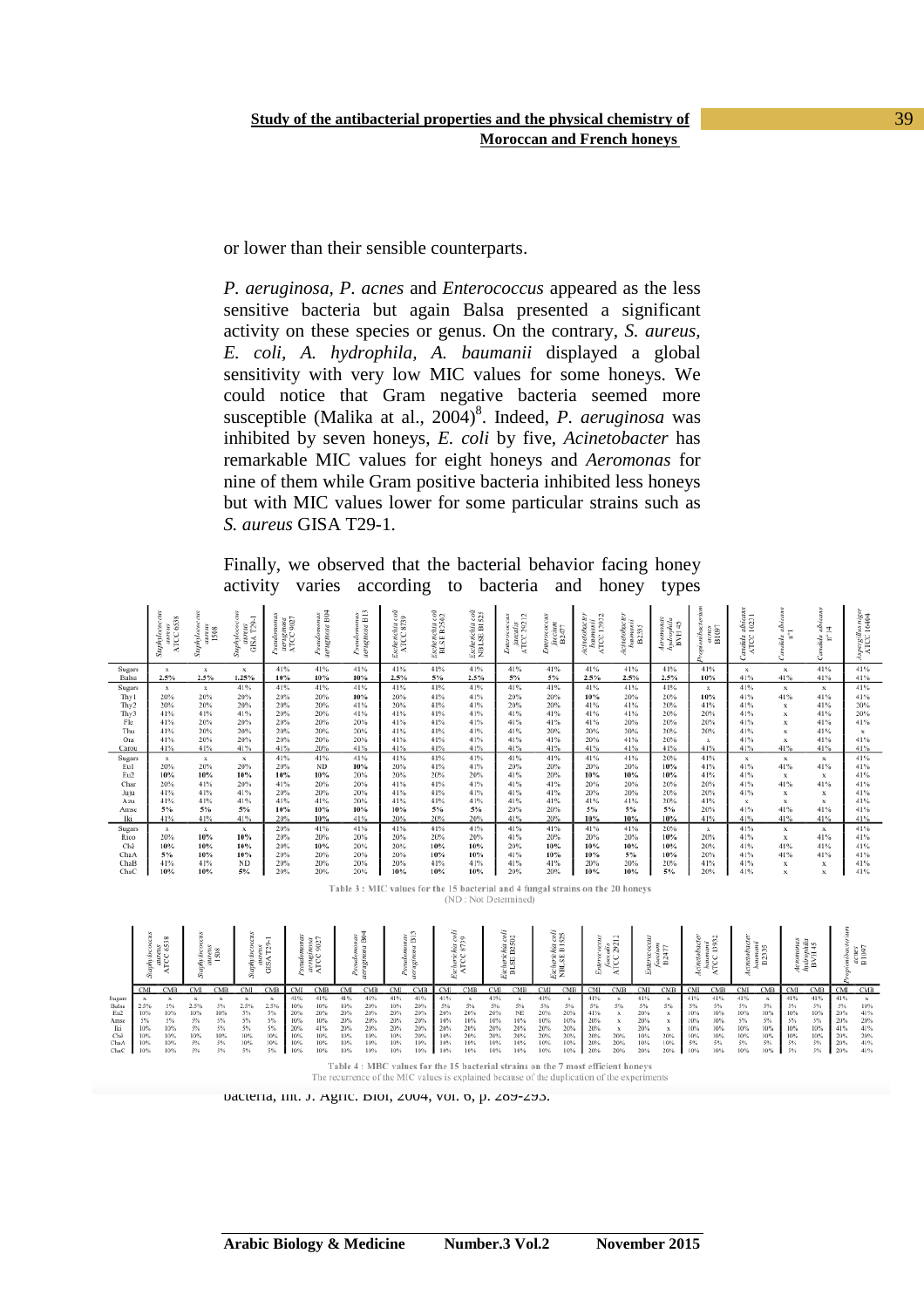confirming that the antimicrobial activity of honeys corresponded to a specific mechanism rather than a generalist activity such as hypertonicity.

#### **2.1.2. Bactericidal effect of honeys**

The bactericidy is evaluated by the determination of MBC. A product will be considered as bactericide if it leaves less than 0.01% of survivors after a contact of 18h. In our experiments, this means less than  $10^{-4}$  surviving bacteria in the initial medium after contact with honey solutions at the CMI. The MBC determination was focused on the seven honeys with the best outcomes in MIC experiments: Balsa, Eu2, Amse, Iki, Chê, ChaA and ChaC. Results were given in Table 4.

As well as in MIC determination, we found that MBC values for the sugar control are the highest (41% or 20%). Again, we can say that the only high osmolarity cannot explain the bactericidy of honey.

Generally, there was a certain homogeneity and reproducibility in the results. Not only between Tables 3 and 4, representing the same MIC determination experiments performed at different times, but also between MIC and MBC. The values are mostly identical or differed by only one dilution MBC values higher than MIC values as expected. The MBC/MIC ratio was less than or equal to 2. The definition of the bactericidal activity states that a product has a bactericidal activity if MBC/MIC ! 2. Therefore, we demonstrated herein that antimicrobial effect of honeys was mostly a bactericidal effect.

The Gram positive coccus, *Staphylococcus aureus*, was the more sensitive species whatever the origin of honeys, with MIC and MBC reaching sometimes 2.5% in particular for balsamic spurge honey. Clinical isolates resistant to antibiotics reacted significantly to the dilutions of honey. It is noteworthy that multiresistant strains such as MRSA and GISA were more sensitive than wild type strains (MSSA). The highest MBC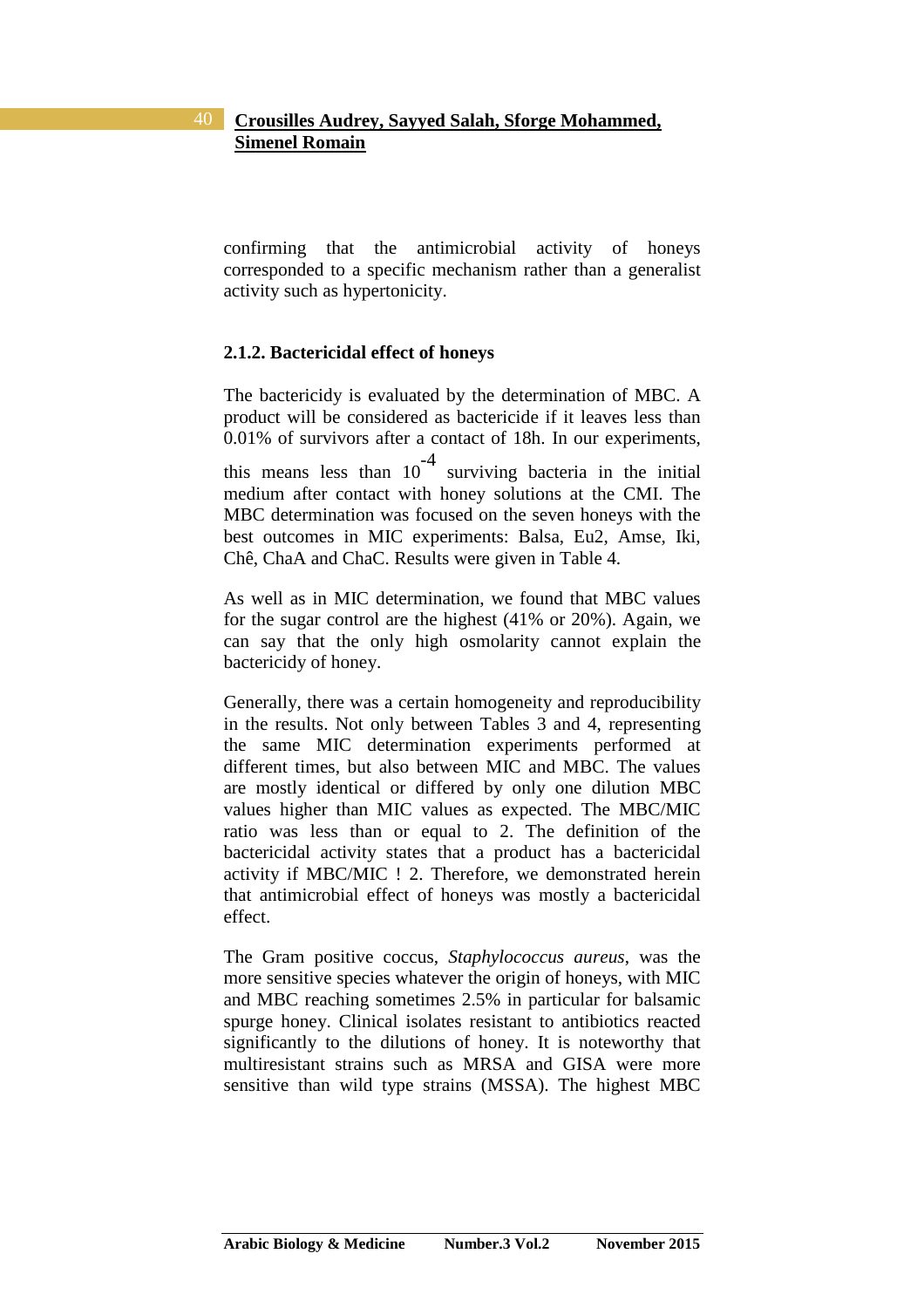values observed in these experiments amounted to 10%, mainly for French honeys or Moroccan spurge honey and for MSSA strain.

In comparison with *S. aureus*, the other Gram positive cocci i.e. *Enterococcus faecalis* and *Enterococcus faecium*, were relatively unaffected by honey since they displayed the highest MBC values. Moreover, we noted that there was no effect at all for three Moroccan honeys (Eu2, Amse and Iki) at the concentration of 41%. Other MBC values for French honeys had an average of 10%. Again, balsamic spurge honey standed out with MBC at 2.5%. The differential effect of honeys on Gram positive cocci very related regarding their cell structure clearly suggested that honeys displayed a very specific mechanism of action.

For the species *P. aeruginosa*, which is a Gram negative bacillus, we note that the values are among the highest, i.e. the honey activity was the lowest. Even the most effective honey observed previously (balsamic spurge) gives a maximum of 10% for the MBC. Whether they are reference or clinical strains, wild type or multiresistant, they reacted similarly to the dilutions of honey. The MBC values are also high for *Escherichia coli*. However, we note again a remarkable susceptibility of the balsamic spurge honey.

For both strains of *Acinetobacter baumanii*, we note - as most of the data previously mentioned - that the values are identical. MBC and MIC merge. Moreover, this bacterial species seems more susceptible to the effect of honey. Among the Gram negative bacteria tested in this study, they were those, which reacted to 5% Balsa, Amse and ChaA. The same 5% MBC value was observed for *Aeromonas hydrophila* in contact with, again, Balsa, Amse and ChaA, but also for ChaC.

Finally, the anaerobic species *Propionibacterium acnes* was poorly sensitive to most honeys (MCB oscillating between 10% and 20%) but better values were observed for the balsamic spurge honey with MBC at 5%.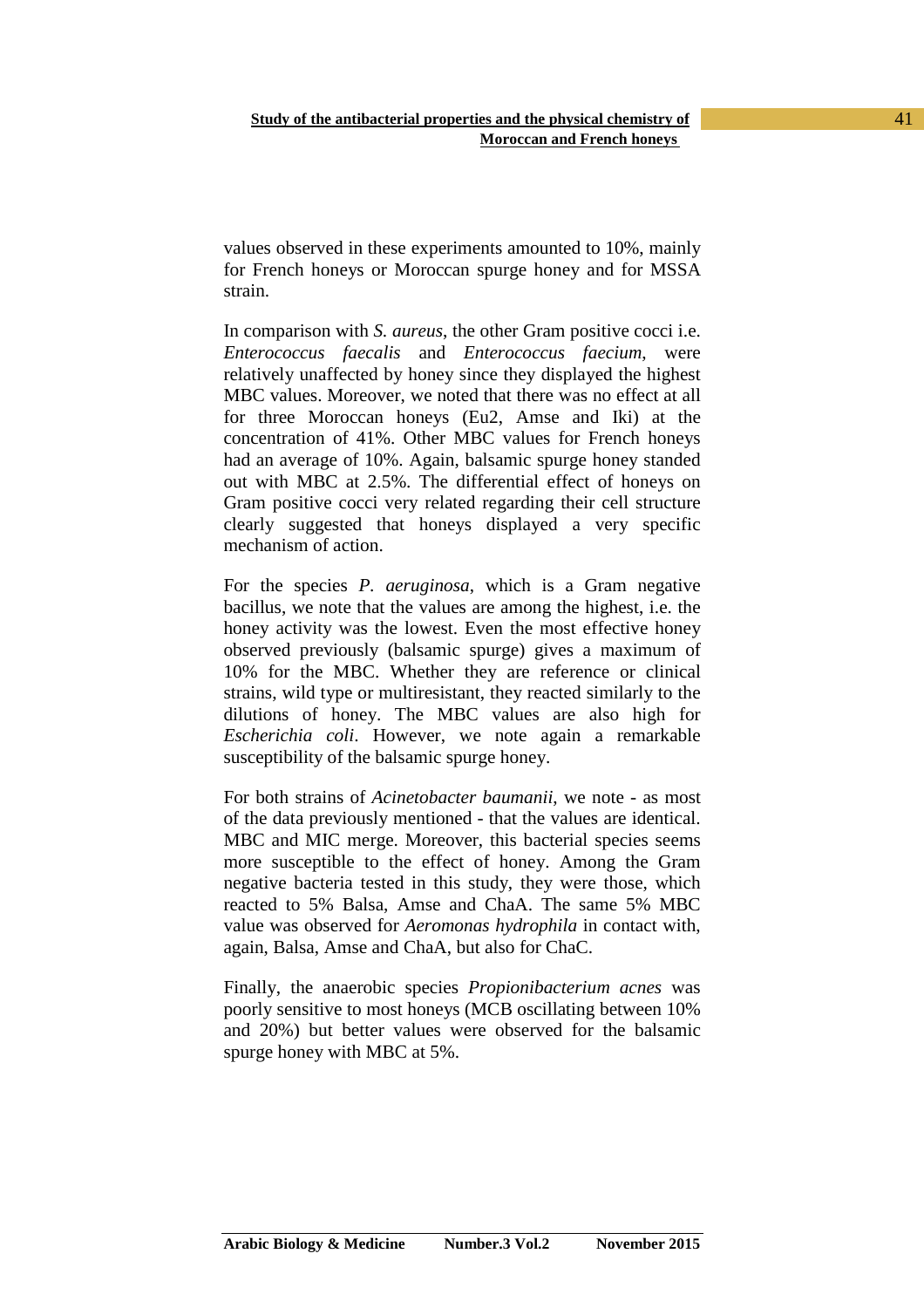#### **2.1.3. Bactericidal kinetics**

After determining the bactericidal effect of honey, we investigated the bactericidal kinetics. Thus, as for the regular antibiotics found on the health market, two hypotheses are advanced. Is the effect, and then the kinetics, concentrationdependent or time-dependent? That's why we created a protocol able to answer these two questions at the same time. We finally investigated only *Staphylococcus aureus* strains because this approach is time-consuming and we underwent constraints in time and logistics.

The results presented in Figure 1 are the mean curves for the honeys. Thus, we calculated these mean curves according to the tables of values collected for each experiment with one honey on one strain and on five to seven dilutions (see Supplementary figure 3).

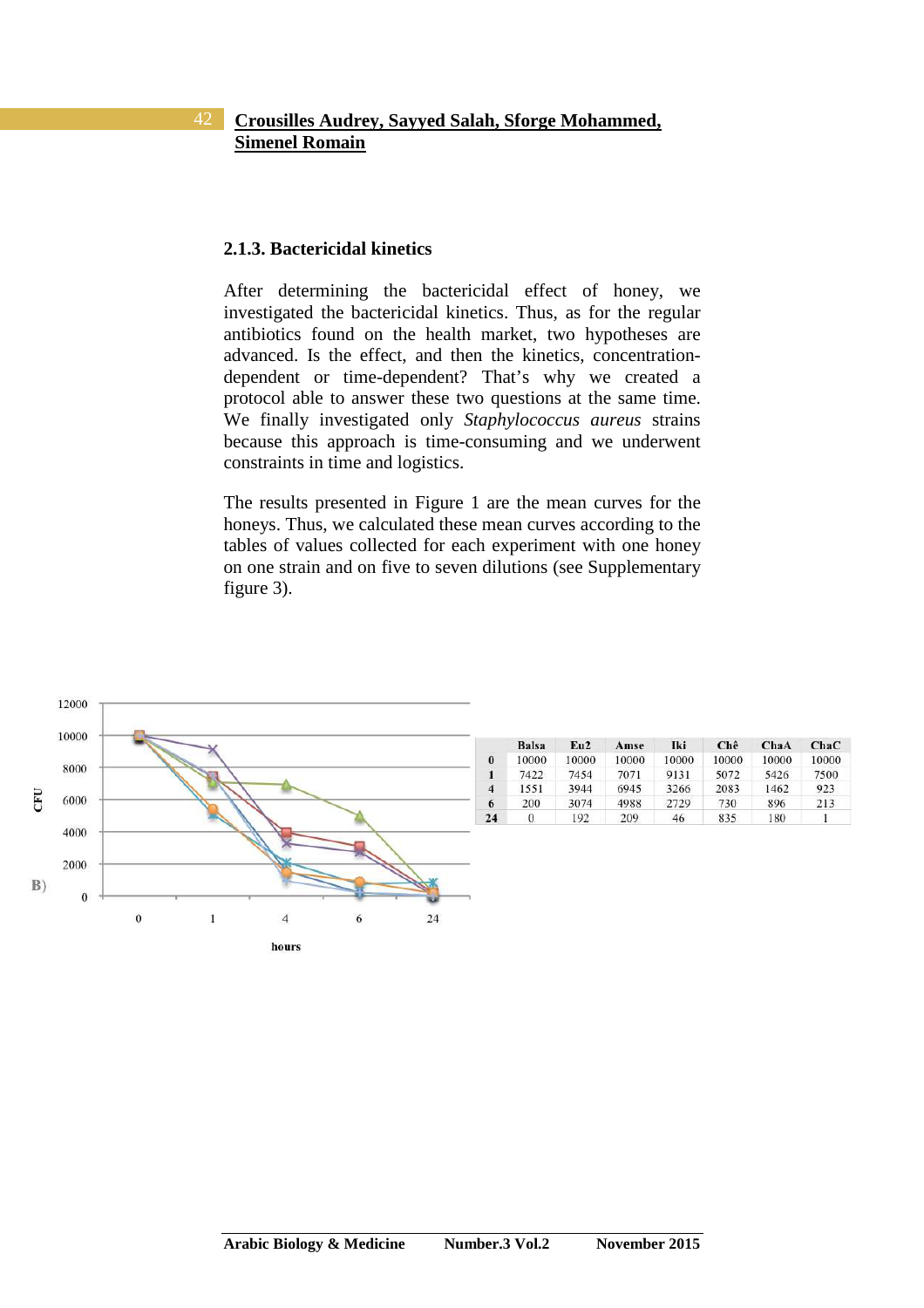#### **Study of the antibacterial properties and the physical chemistry of** 43 **Moroccan and French honeys**



|                | <b>Balsa</b> | Eu2   | Amse  | Iki   | Chê   | ChaA  | ChaC  |
|----------------|--------------|-------|-------|-------|-------|-------|-------|
| $\bf{0}$       | 10000        | 10000 | 10000 | 10000 | 10000 | 10000 | 10000 |
| 1              | 1640         | 10619 | 7589  | 11353 | 7339  | 10089 | 11499 |
| $\overline{4}$ | 27           | 5402  | 2222  | 8678  | 4124  | 5036  | 6185  |
| 6              | 8            | 5659  | 1618  | 4486  | 2198  | 1955  | 5313  |
| 24             |              | 175   | 0     | 646   | O     | 3     | 208   |



**B) SAUR 1508** C) GISA T29-1

We showed different aspects for the bactericidal dynamics but globally, we observed a rapid and dramatic decrease of the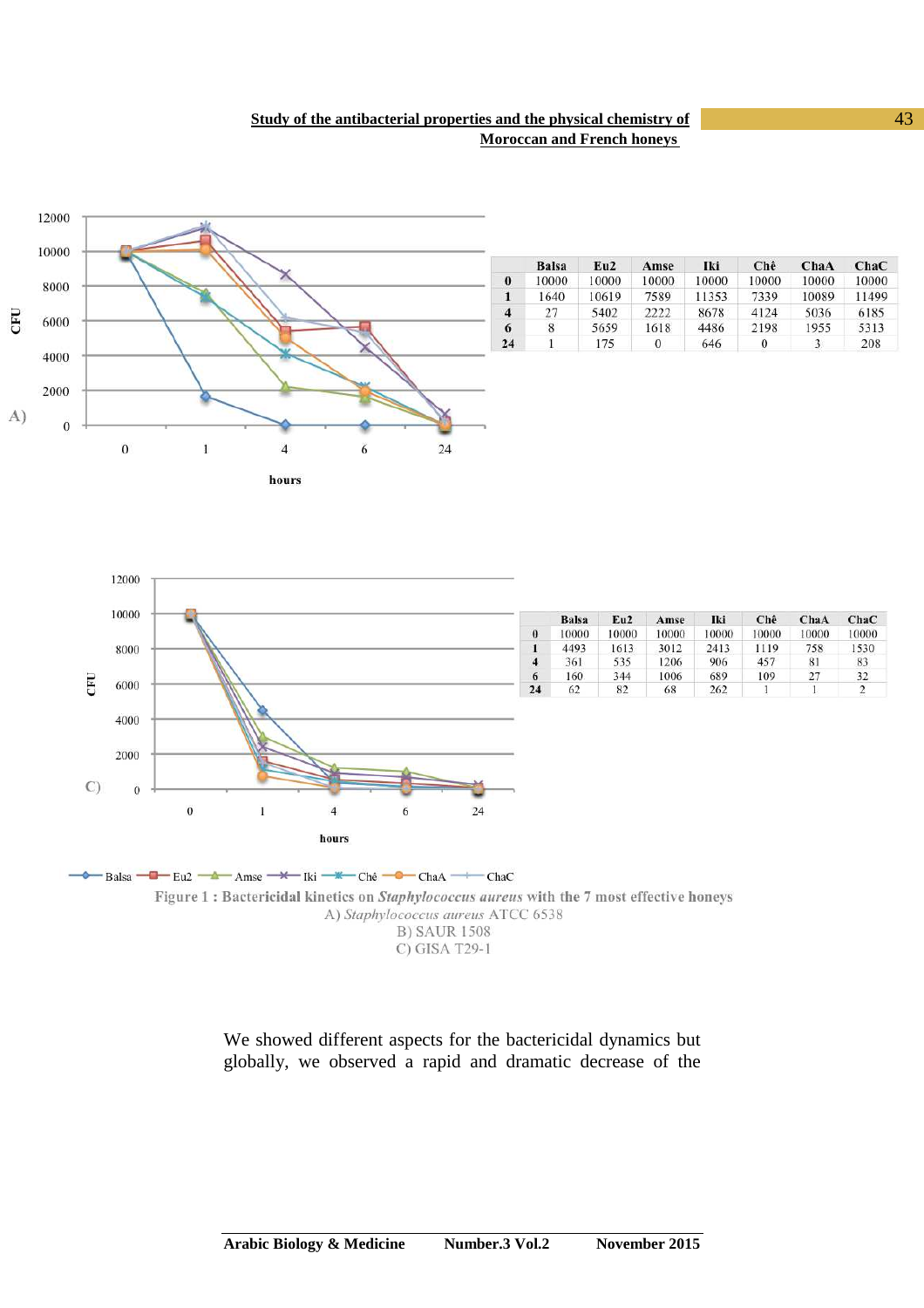bacterial population, from  $10^4$  CFU to 0 CFU for some honeys and some strains (Balsa on MRSA 1508, Amse and Chê on MSSA ATCC 6538). Then surprisingly, honey seemed to be able to induce a bacterial decrease compatible with the bactericidal activity of antibiotics. Considering the more detailed results in Supplementary figure 3, we saw that the effect did not seem concentration-dependent but more likely time-dependent because the graphs for each honey concentration was similar. This result justified the calculation and the presentation in figure 1 of a mean graph for each honey. The graphs for each honey were pooled for a better visualization of the bactericidal effect on the three strains of *S. aureus*.

For MSSA ATCC 6538 first (Figure 1A), we observed a relatively slow decrease according time. We also noted a slight increase of the population after 1h for Eu2, Iki, ChaA and ChaC, whereas for the other honeys, the bacterial population decreased directly and throughout the day of experiment. Balsamic spurge honey had a particular effect that differed from other honeys. The decrease observed after 1h of contact is more marked and after 4h, the bacterial population was already as low as we could detect, i.e. less than 2700 CFU/mL. Iki honey gave the worst results for this strain; the decrease in bacterial load was slow. Indeed, the maximum effect observed in 1h with Balsa was observed in 24h with Iki. In between those two marked behaviours, we observed a nearly linear decrease for Amse and Chê whereas ChaA, Eu2 and ChaC presented more fluctuant effect.

For MRSA 1508 (Figure 1B) globally, all the curves show a complete decrease of bacterial load from 1h to 4h, the slope is more important than for MSSA strain. It is noteworthy that most honeys displayed a stronger effect on the antibiotic resistant MRSA strain than on the antibiotic susceptible MSSA. The sole exception was Amse that was clearly more effective on MSSA. From 4h to 24h, the slope was less important, and then the decrease in bacterial load was weaker. The bactericidal kinetics obtained for Balsa, Iki, Chê and ChaC were very encouraging. The other honeys are not as effective as the four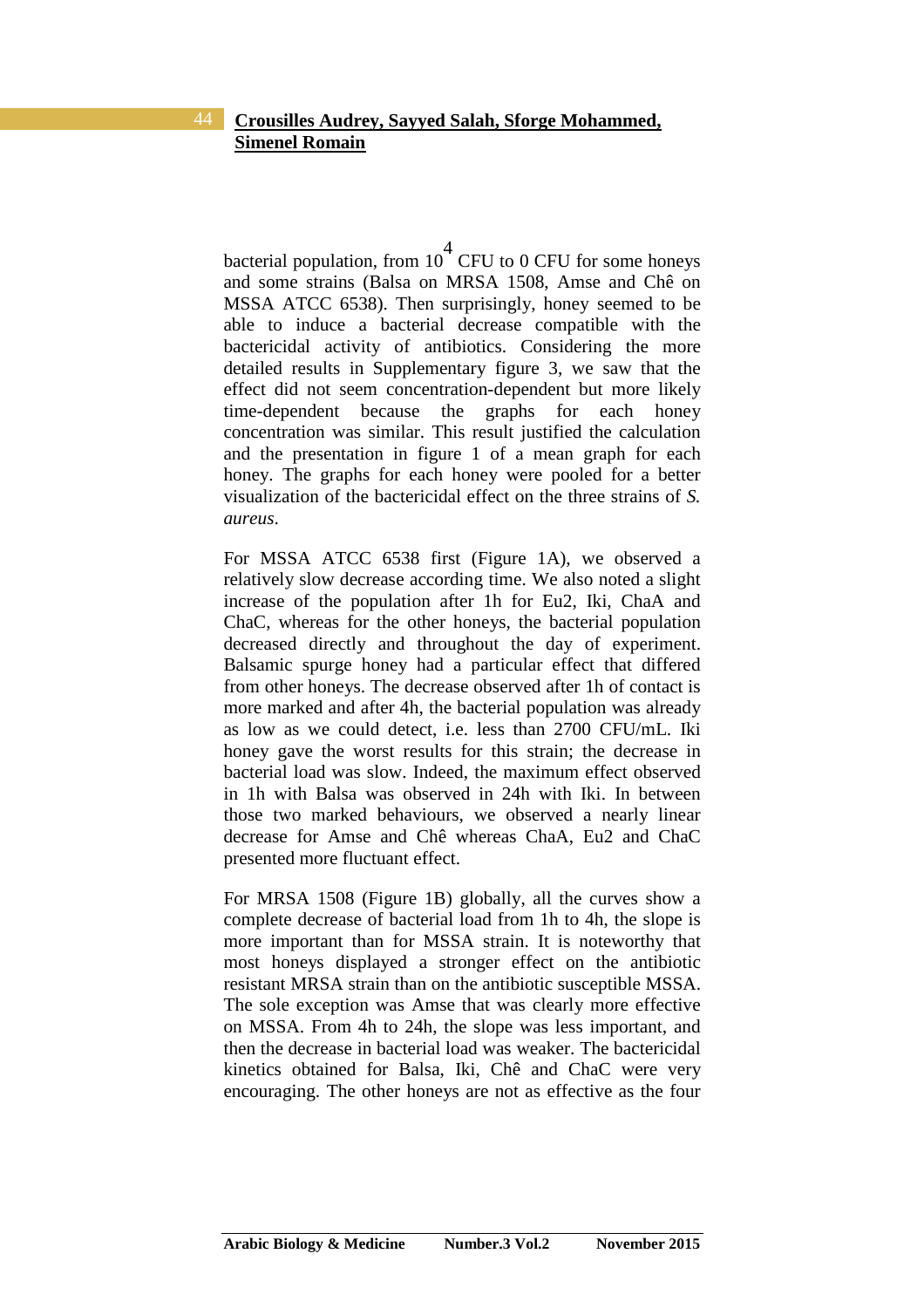ones.

 $\overline{a}$ 

Considering *S. aureus* GISA T29-1 (Figure 1C), we observed the most spectacular results. The dramatical decrease in the first hour divided per three to six the bacterial load. After 1h, the slope is more flat, maybe because of the first strong decrease leaving a few bacteria to inhibit and also because the experimental limit of bacterial numbering was reached. However, Supplementary figure 3 gives more precisions about the real values for the decrease. We saw the majority of honeys bring down the burden to 0 or nearly 0 CFU Then, this strain showed a particular susceptibility to honeys whatever their geographical and botanical origins. In contrast to that observed for MSSA and MRSA, all the GISA curves displayed similar aspect for all honeys, suggesting another mechanism of action on this particular *S. aureus* strain.

## **2.2. Chemical Study**

#### **2.2.1. Physicochemical measurements**

All the measurements exposed in Table 5 below are the chemical reflect of the bacterial process. This means that we took the values in the same conditions (with a 2-fold dilution) until the MIC observed and then 2 dilutions further.As a first point, we'll now see the pH. The acidity of honey is mainly due to organic acids, whether free or combined (Chakir et al.,  $2011$ <sup>5</sup>. The pH values ranged from 3.65 (Balsa) to 6.03 (ChaA). The control solution is the highest value, with pH 6.48, thus nearly neutral; except it contains only sugars and therefore no organic acids. We can note that the French honeys, and especially the chestnut honeys are quite consistent. However, most of these honeys have a pH under 4, which definitely inhibit the bacterial growth. All the Moroccan honeys concentrate the values between 3.65 (Balsa) and 4.37 (Thy2). These values are consistent with the ones from other studies on

<sup>&</sup>lt;sup>9</sup> Chakir A., Romane A., Marcazzan G. L. et al., Physicochemical properties of some honeys produced from different plants in Morocco, Arabian Journal of Chemistry, 2011.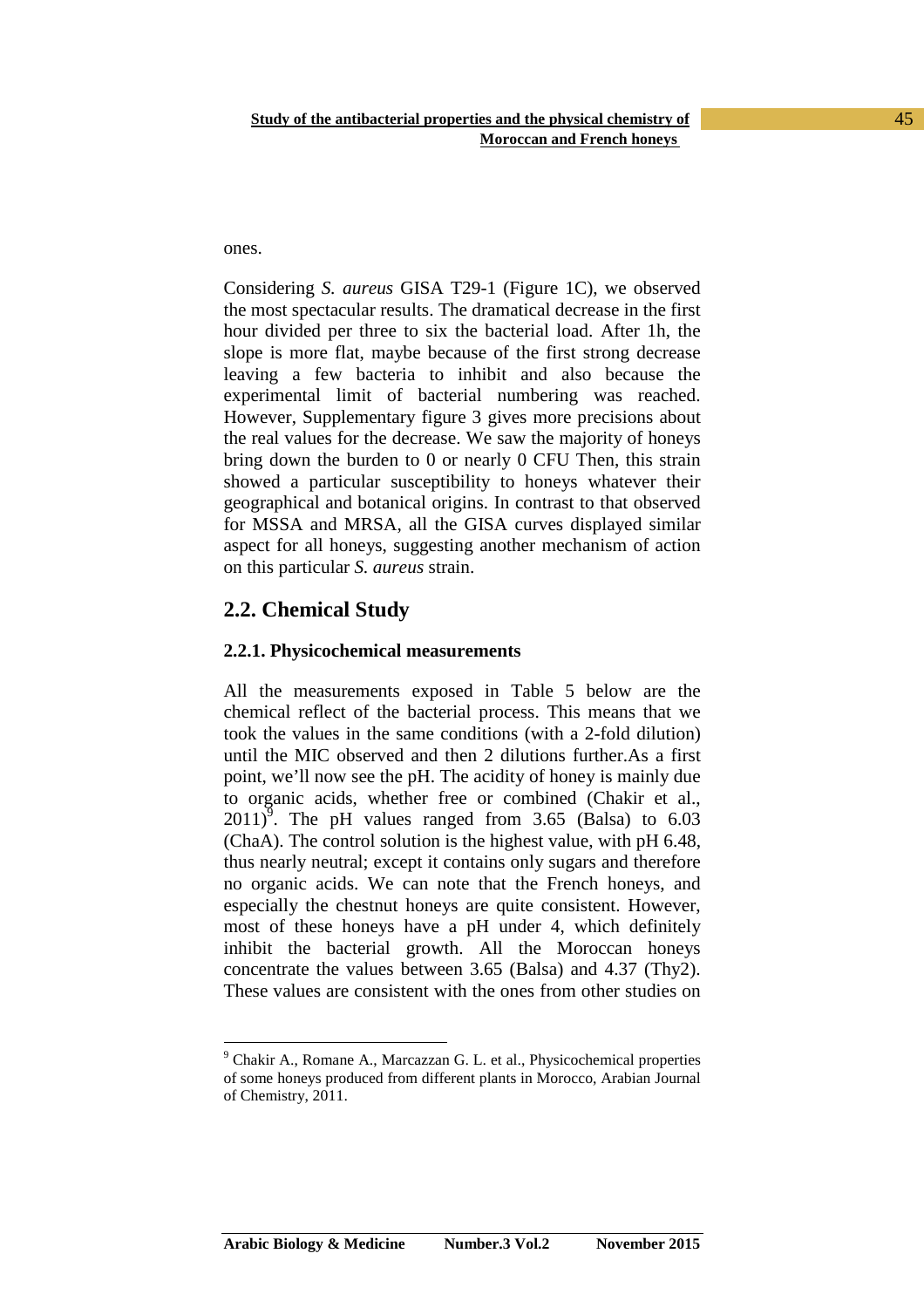the same honeys (Chakir et al., 2011 and Gulfraz et al.,  $2010$ <sup>10</sup>. Moreover, the Moroccan honeys are mainly from herbal origin. Whereas the French honeys give higher values, from 4.62 to 6.03 and are from a forest environment. Then, we see a slight difference according to the vegetal origin, but this would definitely need further similar sampling to compare equivalent vegetal and geographical origin.

| <b>Honeys</b>    |      |      |      | pН                       |                          |                          |       | Redox potential (mV) | Color |       |                          |                          |                   |
|------------------|------|------|------|--------------------------|--------------------------|--------------------------|-------|----------------------|-------|-------|--------------------------|--------------------------|-------------------|
|                  | 41%  | 20%  | 10%  | 5%                       | 2.5%                     | 1.25%                    | 41%   | 20%                  | 10%   | 5%    | 2.5%                     | 1.25%                    |                   |
| Sugars control   | 6.48 | 6.60 | 6.65 |                          |                          |                          | 175.2 | 166.2                | 157.2 |       |                          |                          | ND                |
| Balsa            | 3.65 | 3.75 | 3.90 | 4.05                     | 4.25                     | 4.64                     | 146.0 | 145.1                | 138.4 | 135.2 | 130.8                    | 123.7                    | white             |
| Thy1             | 4.36 | 4.51 | 4.60 | 4.66                     | $\blacksquare$           | -                        | 104.3 | 115.3                | 112.7 | 112.3 |                          | ٠                        | extra light amber |
| Thy <sub>2</sub> | 4.37 | 4.46 | 4.54 | $\overline{a}$           |                          | ۰                        | 145.2 | 135.1                | 129.1 |       |                          | ٠                        | amber             |
| Thy3             | 3.73 | 3.79 | 3.93 |                          |                          | ٠                        | 118.9 | 127.4                | 138.0 |       | ٠                        | ٠                        | amber             |
| Fle              | 3.67 | 3.71 | 3.87 |                          |                          | -                        | 263.3 | 266.1                | 265.5 |       |                          | -                        | water white       |
| Thu              | 3.79 | 3.80 | 3.93 |                          |                          | ٠                        | 179.4 | 177.3                | 197.2 |       |                          | -                        | extra light amber |
| Ora              | 3.77 | 3.79 | 3.90 |                          |                          | -                        | 201.1 | 217.7                | 228.1 |       |                          | -                        | ND                |
| Carou            | 4,26 | 4.45 | 4,59 |                          |                          | ٠                        | 198.9 | 165.0                | 158.1 |       | ٠                        | ٠                        | extra light amber |
| Eu1              | 3.90 | 4.02 | 4.09 | 4.16                     | $\blacksquare$           | ۰                        | 131.7 | 129.4                | 125.7 | 128.2 | ٠                        |                          | light amber       |
| Eu2              | 3.71 | 3.87 | 3.99 | 4.10                     | $\overline{a}$           | $\overline{\phantom{0}}$ | 200.1 | 224.0                | 303.3 | 304.0 | $\overline{a}$           | $\overline{\phantom{0}}$ | extra white       |
| Char             | 4.01 | 4.10 | 4.17 | 4.24                     |                          | $\overline{\phantom{a}}$ | 178.1 | 161.8                | 157.2 | 150.4 | $\overline{\phantom{a}}$ | -                        | extra light amber |
| Juju             | 3.88 | 4.03 | 4.13 | 4.23                     |                          | ٠                        | 161.0 | 154.5                | 163.8 | 162.3 | ٠                        |                          | white             |
| Azu              | 3.91 | 3.95 | 4.08 | $\overline{\phantom{a}}$ |                          | ٠                        | 158.4 | 200.6                | 209.4 |       |                          | ٠                        | ND                |
| Amse             | 3.69 | 3.74 | 3.91 | 3.99                     | 4.08                     |                          | 132.1 | 126.9                | 123.0 | 119.7 | 114.3                    | ٠                        | extra light amber |
| Iki              | 3.68 | 3.81 | 3.97 | 4.10                     | $\overline{\phantom{a}}$ | ۰                        | 224.0 | 213.3                | 213.4 | 193.9 | $\overline{\phantom{a}}$ | -                        | extra light amber |
| Rico             | 4.32 | 4.40 | 4.50 | 4.64                     | $\overline{\phantom{0}}$ | $\overline{\phantom{0}}$ | 209.0 | 231.4                | 244.1 | 245.2 | $\overline{\phantom{a}}$ | $\overline{\phantom{0}}$ | water white       |
| Chê              | 4.62 | 4.71 | 4.82 | 4.96                     |                          | -                        | 182.9 | 198.1                | 256.2 | 254.1 |                          | ٠                        | white             |
| ChaA             | 6.03 | 6.42 | 6.65 | 6.85                     | 7.06                     | $\overline{\phantom{a}}$ | 141.7 | 106.7                | 113.2 | 135.7 | 132.1                    |                          | extra white       |
| ChaB             | 4.95 | 5.07 | 5.19 | $\overline{\phantom{a}}$ | $\blacksquare$           | ٠                        | 197.2 | 188.0                | 190.4 |       |                          | $\overline{\phantom{a}}$ | extra white       |
| ChaC             | 5.19 | 5.35 | 5.49 | 5.69                     | 5.99                     | -                        | 178.8 | 144.8                | 185.1 | 173.7 | 160.1                    | $\overline{\phantom{a}}$ | water white       |

Table 5 : pH, redox potential values and color for the 20 honeys and the sugars control solution (ND: Not Determined)

Another characteristic is the redox potential. It measures the tendency of the solution to either gain or lose electrons when it is subject to change by introduction of a new species. The values oscillate from the lowest 104.3 mV (Thy1) to the highest 263.3 mV (Fle). We see that these values are very fluctuating. There is not consistence in these measurements as for the pH.

<sup>&</sup>lt;sup>10</sup> Gulfraz M., Iftikhar F., Raja S. et al., Quality assessment and antimicrobial activity of various honey types of Pakistan, Afr J Biotech, 2010, vol. 9, p. 6902-6909.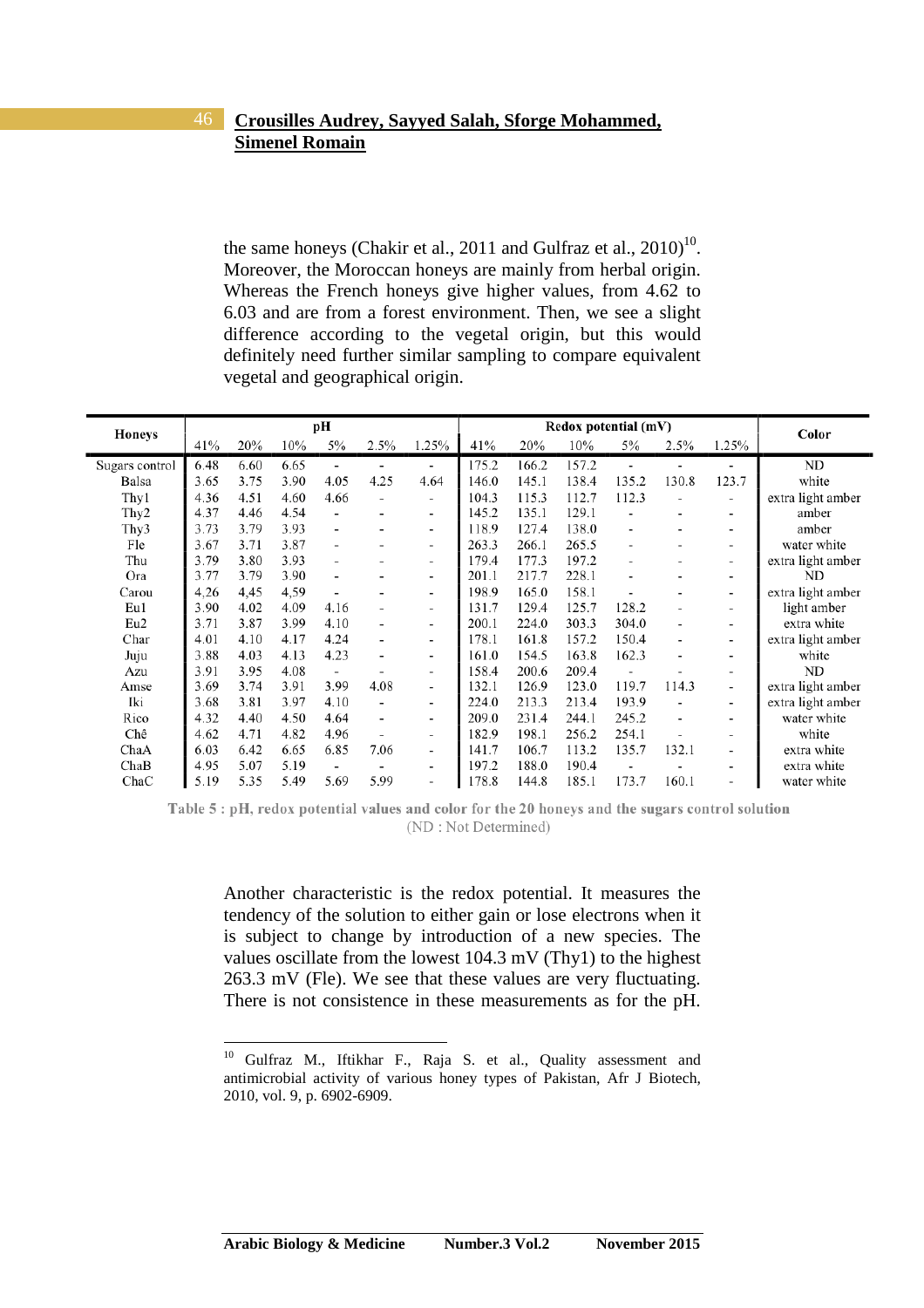Moroccan or French honeys have both low and high values. Moreover, the seven effective honeys (Balsa, Eu2, Amse, Iki, Chê, ChaA and ChaC) do not have particular values for this characteristic. The most effective one (Balsa) is part of the lower values but comparatively to the lowest values (such as Thy1, Thy3) it does not explain the effectiveness of honey.

Last point, the color. This one is explained because of the different vegetal origins. The nectar of each species collected by the bees is specific. And then, it contains several compounds giving his color to honey. We evaluated it with the Pfund® scale using about 1 g of honey into a test tube. Globally, the honeys available for this study fall into the category of light colors. French honeys are particularly light, with water white to white aspect. Some Moroccan honeys are a bit darker. Especially thyme honeys (Thy2 and Thy3), they are amber but on the lightest part of this category; whereas some other are too light to be determined with the scale (Ora and Azu).

#### **2.2.2. H2O2 content**

Following the MIC study, we investigated the H2O2 content at the values obtained for the seven most effective honeys. Plus some other honeys effective on several strains.

As we can see, the values are not equivalent and are ranging between 0 and 25 mg/L. H2O2 is proposed to be one of the antibacterial component of honey. And this peroxide is produced thanks to the glucose oxidase enzyme added to nectar by bees (Kwakman et al.,  $2012$ )<sup>11</sup>.

But these results, and especially the values obtained for Balsa, Thy1 or Chê, are conversely. As Kwakman proposes it, with more H<sub>2</sub>O<sub>2</sub>, we could anticipate a better efficiency of honeys on bacterial strains. But several publications and the values obtained here are not consistent with this idea. Even if, the chestnut honey (ChaC) is very effective on bacteria, compared to the balsamic spurge one, the H2O2 content cannot explain

 $\overline{a}$ <sup>11</sup> Kwakman P. HS et Zaat S. AJ., Antibacterial components of honey. IUBMB life, 2012, vol. 64, no 1, p. 48-55.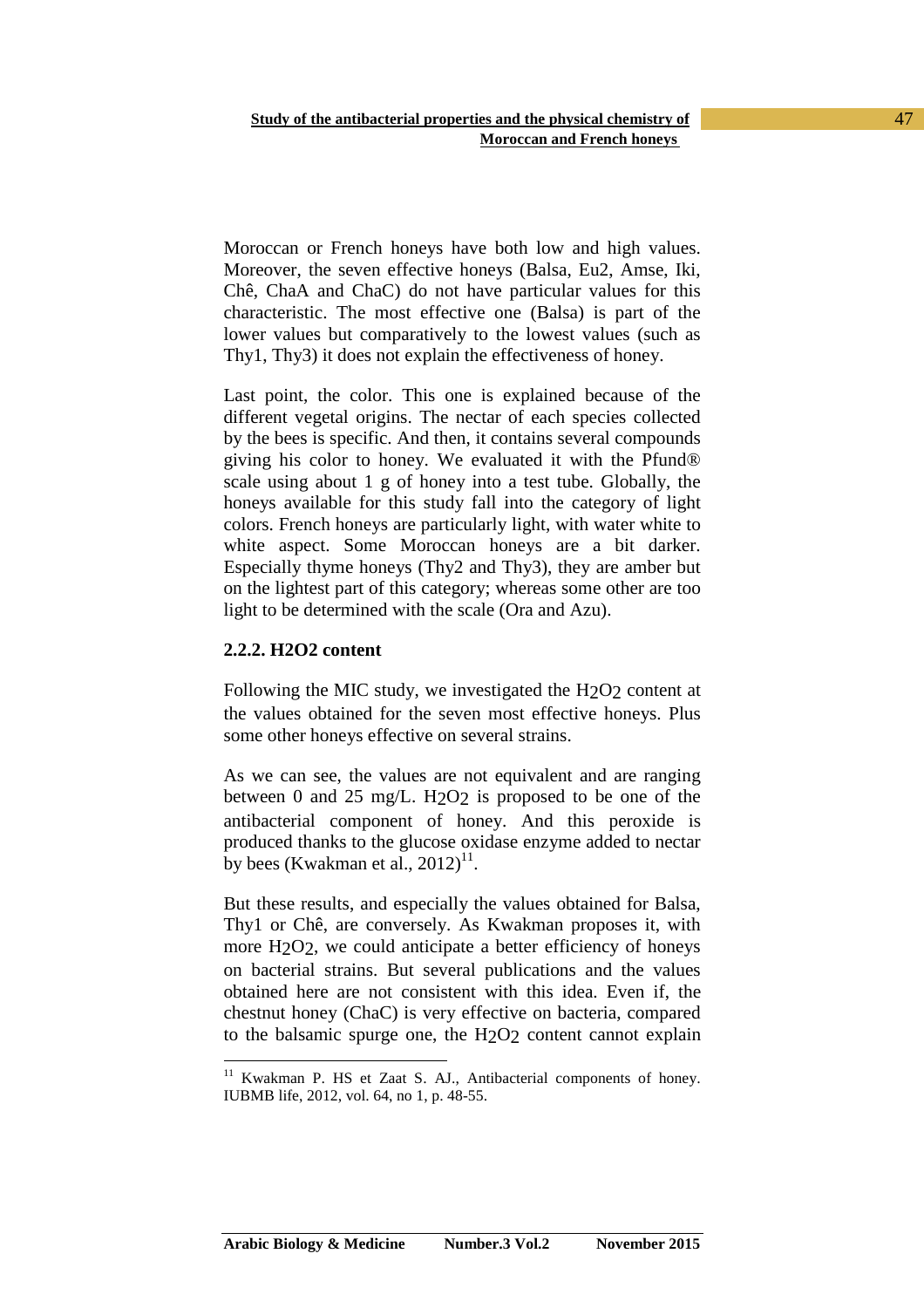thebacteriological observations. Considering the 3% hydrogen peroxide solution sold in pharmacy, representing ten O2 volumes, it contains around 30 g/L of H2O2. We thus see, the relative dilution of this compound in honey.

| Honey | <b>Max dilution</b> | $H_2O_2$ content (mg/l) |
|-------|---------------------|-------------------------|
| Balsa | 1/64                | 0.5                     |
| Thy 1 | 1/8                 | 0                       |
| Eu1   | 1/8                 | 2                       |
| Eu2   | 1/8                 | 2                       |
| Amse  | 1/16                | 2                       |
| Iki   | 1/8                 | 0.5                     |
| Rico  | 1/8                 | 25                      |
| Chê   | 1/8                 | 0.5                     |
| ChaA  | 1/16                | $\mathfrak{D}$          |
| ChaC  | 1/16                | 25                      |

Table 6 Hydrogen peroxide content for the most effective honeys

#### **2.2.3. Chemical aspects**

Two honeys had been tested in GC-MS following the L-L extraction protocol, balsamic spurge (Balsa) and chestnut (ChaC) honeys. Consequently, for these two tests, four samples had been prepared (ethyl acetate, dichloromethane, hexane and xylene). In this stage, we wanted to investigate the honey composition. Exploring other compounds than sugars. Thereby, we will share an overview of the results obtained (Supplementary figure 4 for the chromatograms).

Considering Balsa, and the ethyl acetate sample, we find several components (Figure 2) with a major peak matching the 4-hydroxy-3,5-dimethoxybenzohydrazide (RT=32.41 min, C9H12N2O4). Following it several well defined peaks were forming a cluster between RT=44 et RT=54 min and composed of alkanes. We then find heptacosane (RT=47.18 min, C<sub>27</sub>H<sub>56</sub>), 17-pentatriacontene (RT=54.76 min, C<sub>35</sub>H<sub>70</sub>), ethyl iso-allocholate (RT=44.21 min, C26H44O5).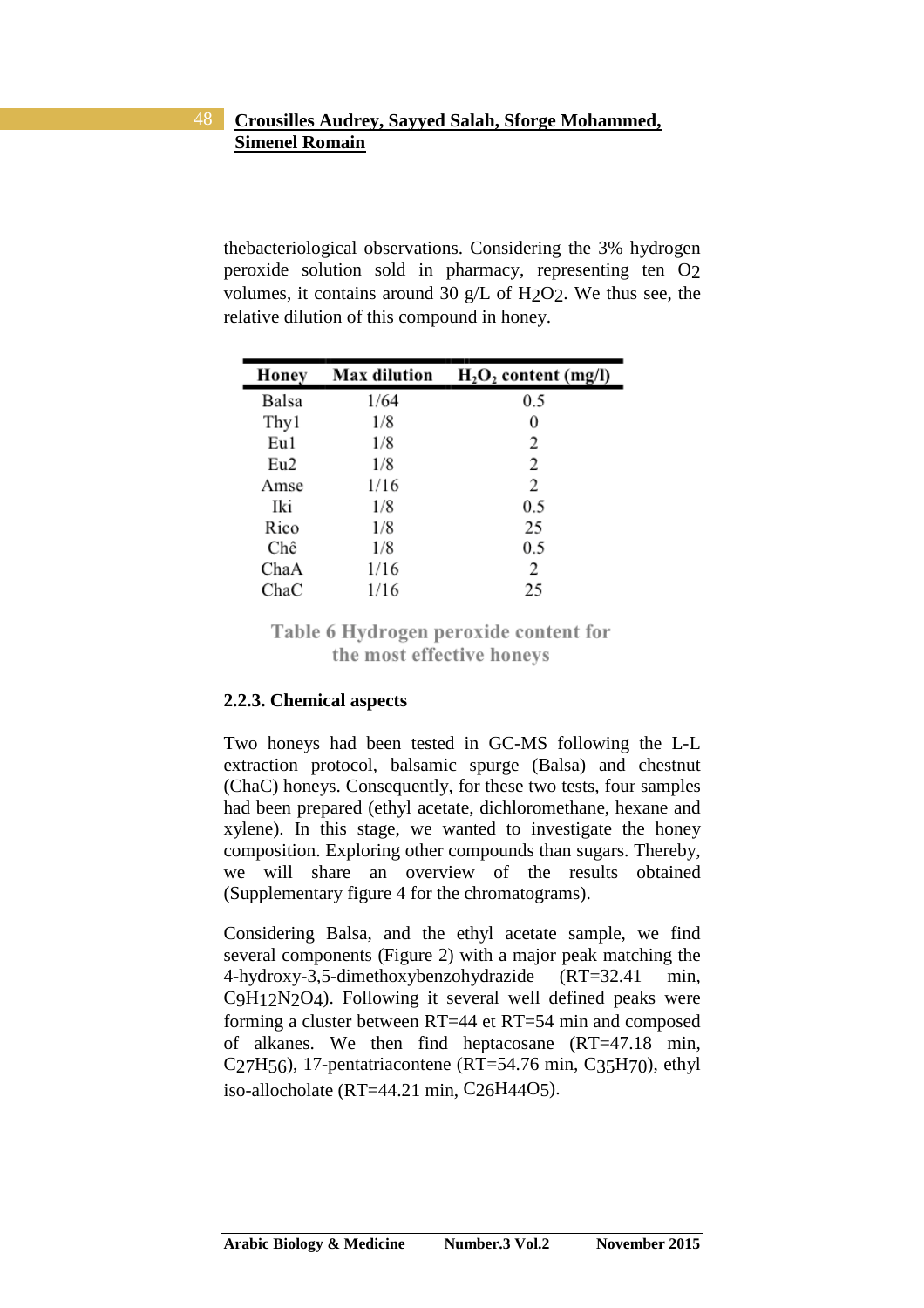

4) ethyl iso-allocholate 5) 9-Octadecenoic acid (9Z)-, eicosyl ester

The dichloromethane sample gives nearly the same compounds, even if we less find alkanes but more sterols between RT=54 and RT=58 min. However, we find again a peak with the 4 hydroxy-3,5-dimethoxybenzohydrazide (RT=32.61 min). But we find again also the ethyl iso allocholate (RT=54.73 min). An important peak represents the 9-octadecenoic acid (9*Z*)-, eicosyl ester (RT=55.53 min, C38H74O2). But as mentioned above, the RT of this component is part of the sterols cluster, and comparing the MS spectrum, it is very close to the ethyl iso- allocholate, which is effectively a sterol.

The hexane sample is less rich in components compared to the more polar solvents. In the end we find again the major 4 hydroxy-3,5-dimethoxybenzohydrazide around 32 min. Followed by the heptacosane at 47 and 49 min ; and finally the sterol ethyl isoallocholate (RT=55.03 min). To finish, the most apolar solvent tested (xylene) does not give any peaks on the spectrum. We only observe a few peaks at the beginning picturing the solvent.

Considering ChaC now (Supplementary figure 5 for the spectra), the dichloromethane chromatogram is nearly the only one workable. It gave almost all the information presented in Figure 3. But on the first spectrum (ethyl acetate) we find again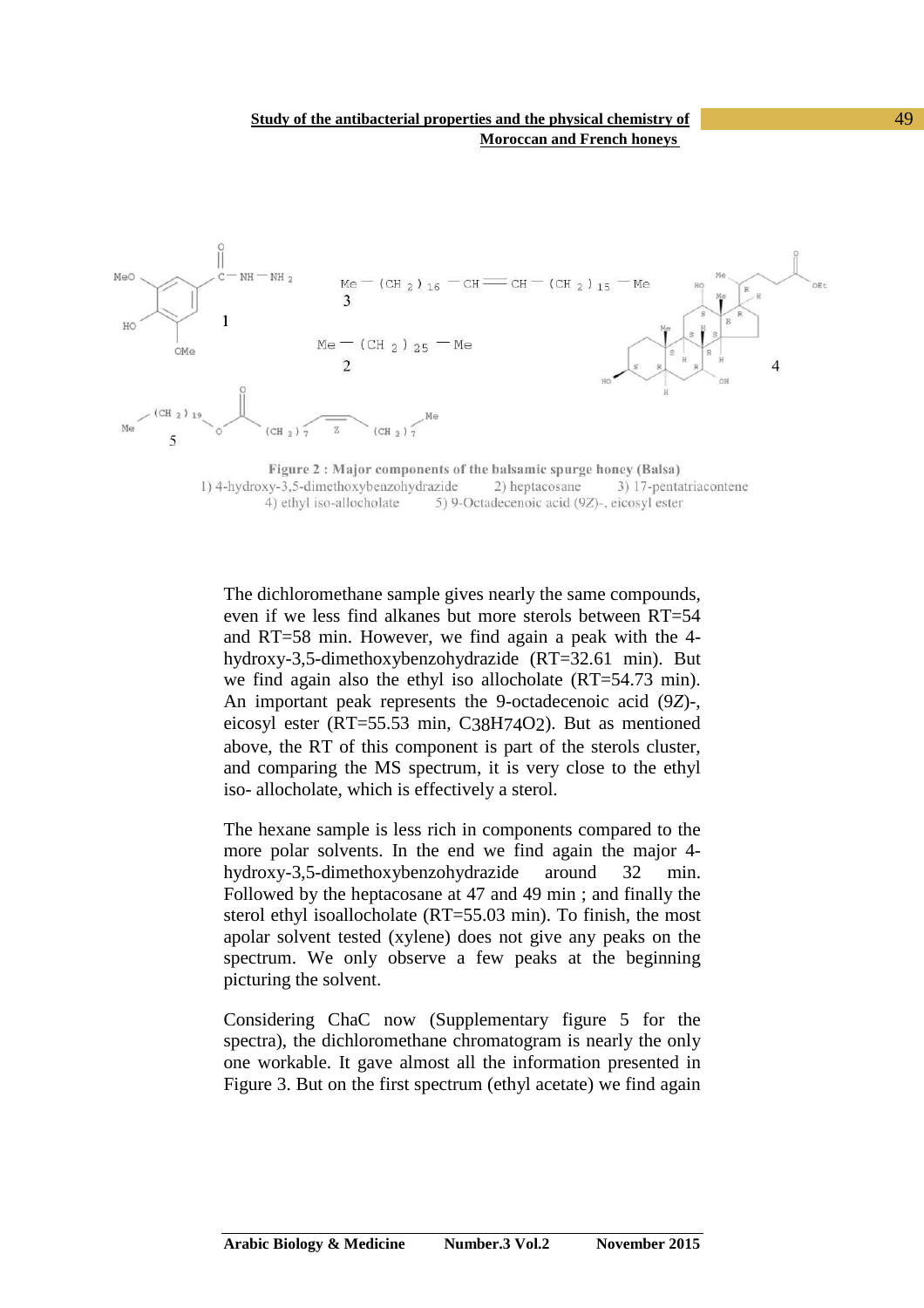this plateau starting at 54 min, representing the sterols with the most important one ethyl iso-allocholate. We find the same profile for the hexane sample, the sterols and nothing more. Regarding the xylene chromatogram, as mentioned for Balsa honey, we only see the peaks for the solvents.

And finally the dichloromethane sample gives the most of information. The major components are listed in figure x, then the first important one is tetradecanoic acid (RT=31.80 min, C14H28O2). We then find hexadecanoic acid (RT=36.45 min, C16H32O2) with several other fatty acids such as oleic acid (RT=39.69 min, C18H34O2). More particularly, there is the 1,2-benzenedicarboxylic acid, mono(2-ethyl-6-hydroxyhexyl) ester (RT=45.12 min, C16H22O5) which is a well documented phthalate (Nuti et al., 2005). The last components presented here are squalane (RT=46.40 min,  $C_{30}H_{62}$ ) and myristic acid, hexadecyl ester (RT=55.99 min, C<sub>30</sub>H<sub>60</sub>O<sub>2</sub>), mainly found in cosmetic preparations.



**Arabic Biology & Medicine Number.3 Vol.2 November 2015**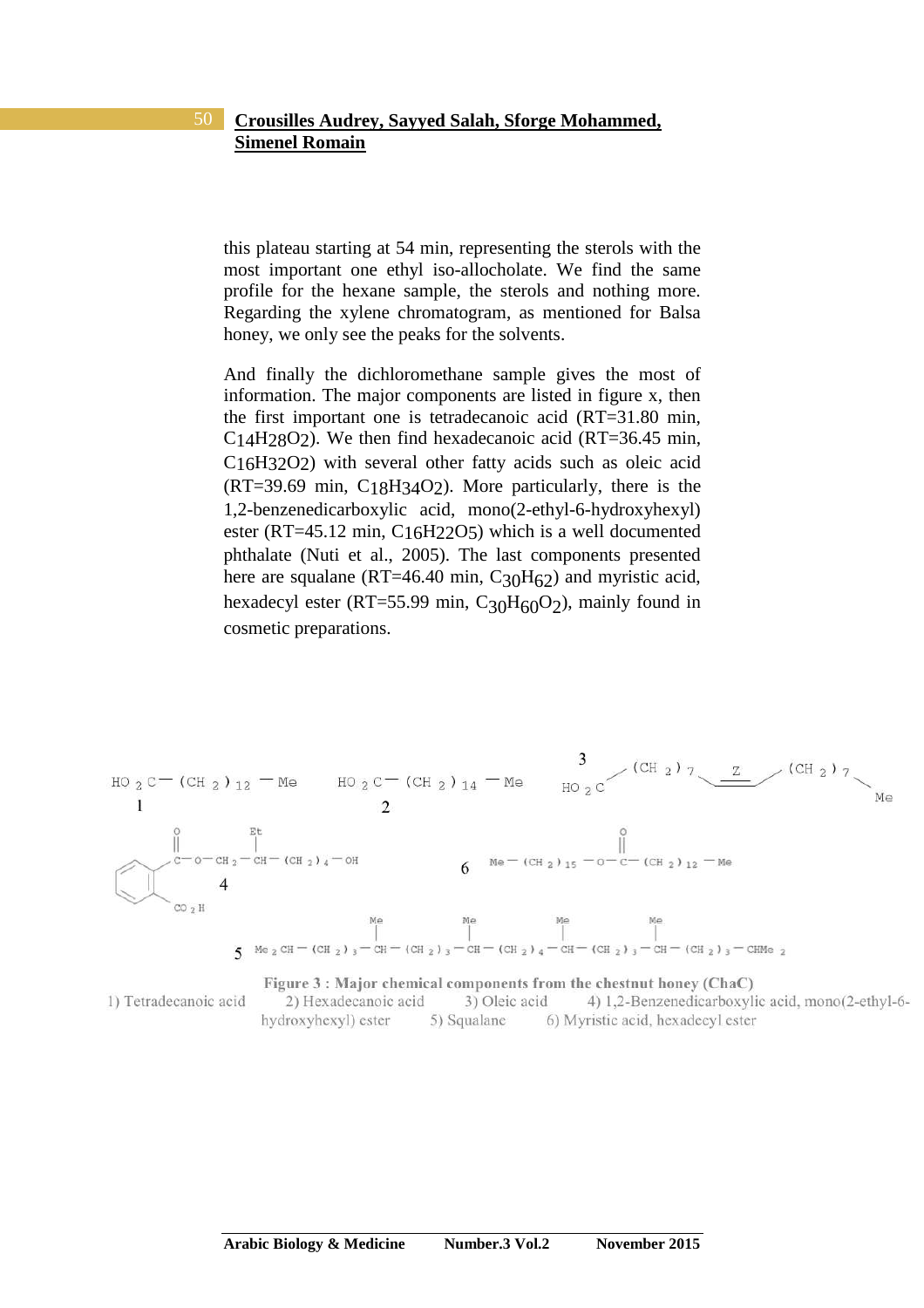The other chemical aspect investigated here is the research about aminoglycoside molecules. We then investigated such molecules using the fluorescent properties of fluorescamine when bound to primary amino groups.

# **3. Discussion**

All the strains used for this study are common in infectious diseases and are particularly involved in topical infections. As for *Propionibacterium acnes* (a bacteria of the cutaneous microbiota), which provoked a sepsis of the patient. Therefore, because of the increase of multiresistant bacterial strains, it is now important to find new ways to manage these diseases. And several studies have already showed the power of honey as a healer for burns, cutaneous infections or chirurgical wounds (Maghsoudi at al.,  $2011^{12}$  and Molan,  $2002^{13}$ ). Honey samples showed a potential activity against the growth of both Gram negative and Gram positive bacteria resistant to antibiotics. This would be a very interesting approach to control more dangerous species of microorganism in medical sciences.

In this study, we attempted to assess the value of honey from different botanical origins as an antimicrobial therapeutic agent. Moroccan honeys were particularly studied because of a strong culture around this product but also because of the existence of specific honeys due to endemic plants (e.g. *Euphorbia officinarum*) and rough climatic conditions. These conditions and the particular environment of South Morocco (no extensive cultivation) provide a high quality honey. And some of the samples presented here were never studied before.

These different types of honey showed different antimicrobial activities against clinically isolated strains (Tables 3 and 4). The antimicrobial effect was more pronounced for the endemic

 $\overline{a}$ <sup>12</sup> Maghsoudi H., Salehi F., Khosrowshahi M. K. et al., Comparison between topical honey and mafenide acetate in treatment of burn wounds. Annals of Burns and Fire Disasters, 2011, vol. 24, no 3, p. 132.

 $13$  Molan P. C., Re-introducing honey in the management of wounds and ulcers-theory and practice, 2002.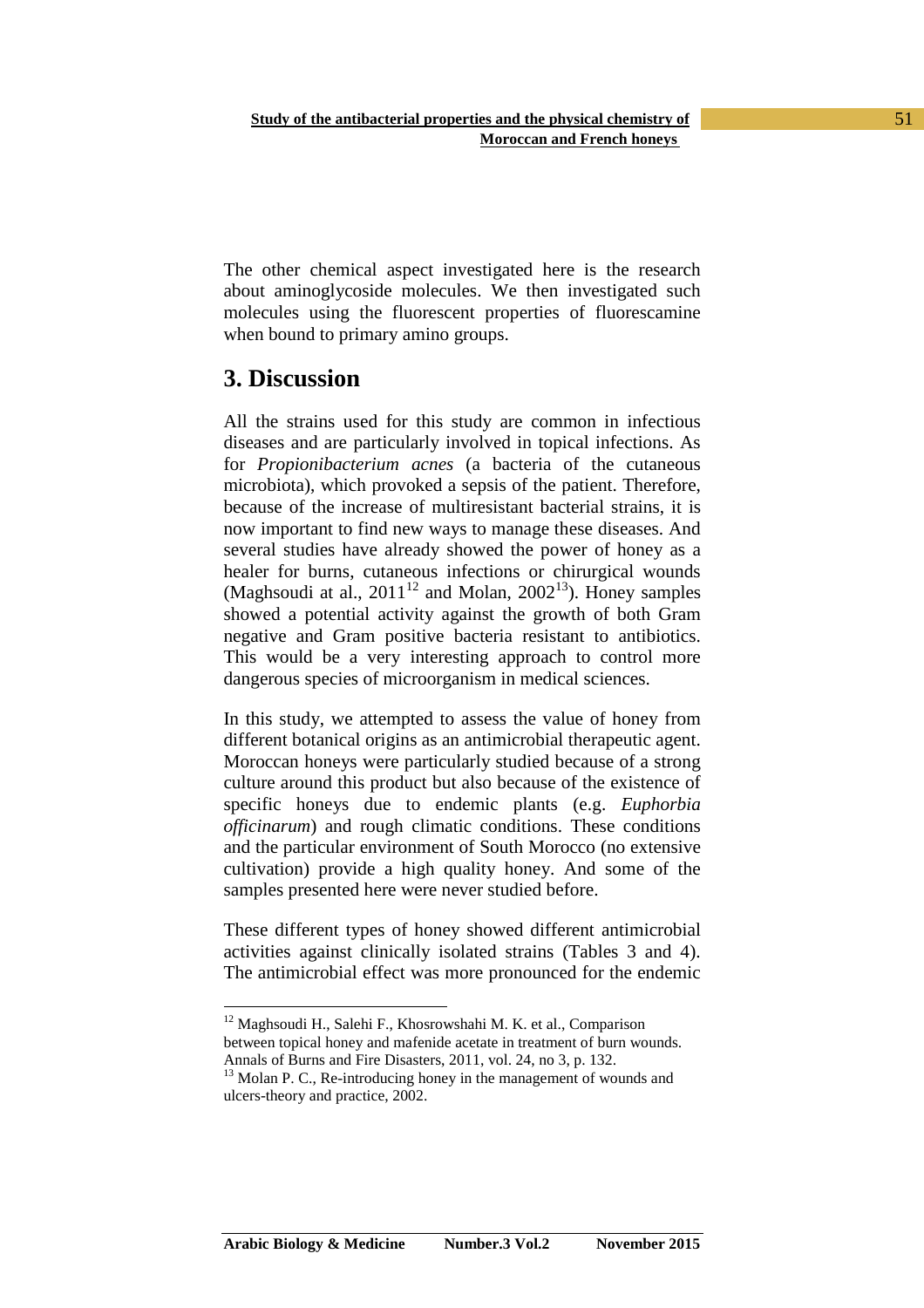spurge (*Euphorbia officinarum*, highest value 10% and lowest value 1.25%) and even more particularly for the balsamic spurge (*Euphorbia balsamifera*, highest value 10% and lowest value 1,25%). The third remarkable Moroccan honey is from *Ceratolimon feei* var. *grandiflorum*, and produced a large effect on several strains including Gram negative and Gram positive. The mean value on *S. aureus*, *E. coli*, *A. baumanii* and *Aeromonas* was 5%. While the highest, obtained on *P. aeruginosa* was 10%. French honeys also gave attractive results. Honeys from oak or chestnut had both an action on *S. aureus*, *E. coli*, *Acinetobacter* and *Aeromonas*. The mean value observed was 10% corresponding at the value accepted as remarkable from other studies. From the first series tested, the mean value was 41% or eventually 20% on Gram negative strains. These results are equivalent with other studies (Voidarou et al.,  $2011^{14}$  and Malika et al.,  $2004^{15}$ ). Honey was not as effective on yeast and fungus as on bacteria. However, the mean value observed was 41%, which is quite consistent with Moussa at al.  $(2012)^{16}$ . They found an effectiveness of honey on *C. albicans* with MIC of 50% (even if we do not know the botanical origin of honeys).

But honey is not only bacteriostatic (as explained by the MICs); it is effectively bactericidal (through the MBCs observed). And that is even more interesting because the ratio MBC/MIC was always less than or equal to two, proving the bactericidal effect of honey. Indeed, this ratio is used to qualify a regular antibiotic and answering to this condition for a natural product indicates the importance of such product and then research.

As previously mentioned, the most surprising results were

<sup>14</sup> Voidarou C., Alexopoulos A., Plessas S. et al., Antibacterial activity of different honeys against pathogenic bacteria, Anaerobe, 2011, vol. 17, n°6, p. 375-379.

<sup>15</sup> Malika N., Faid M. et El Adlouni C., Antimicrobial activities of natural honey from aromatic and medicinal plants on antibio-resistant strains of bacteria, Int. J. Agric. Biol, 2004, vol. 6, p. 289-293.

<sup>&</sup>lt;sup>16</sup> Moussa A., Noureddine D., Saad A. et al., Antifungal activity of four honeys of different types from Algeria against pathogenic yeast: Candida albicans and Rhodotorula sp, Asian Pacific journal of tropical biomedicine, 2012, vol. 2, no 7, p. 554-557.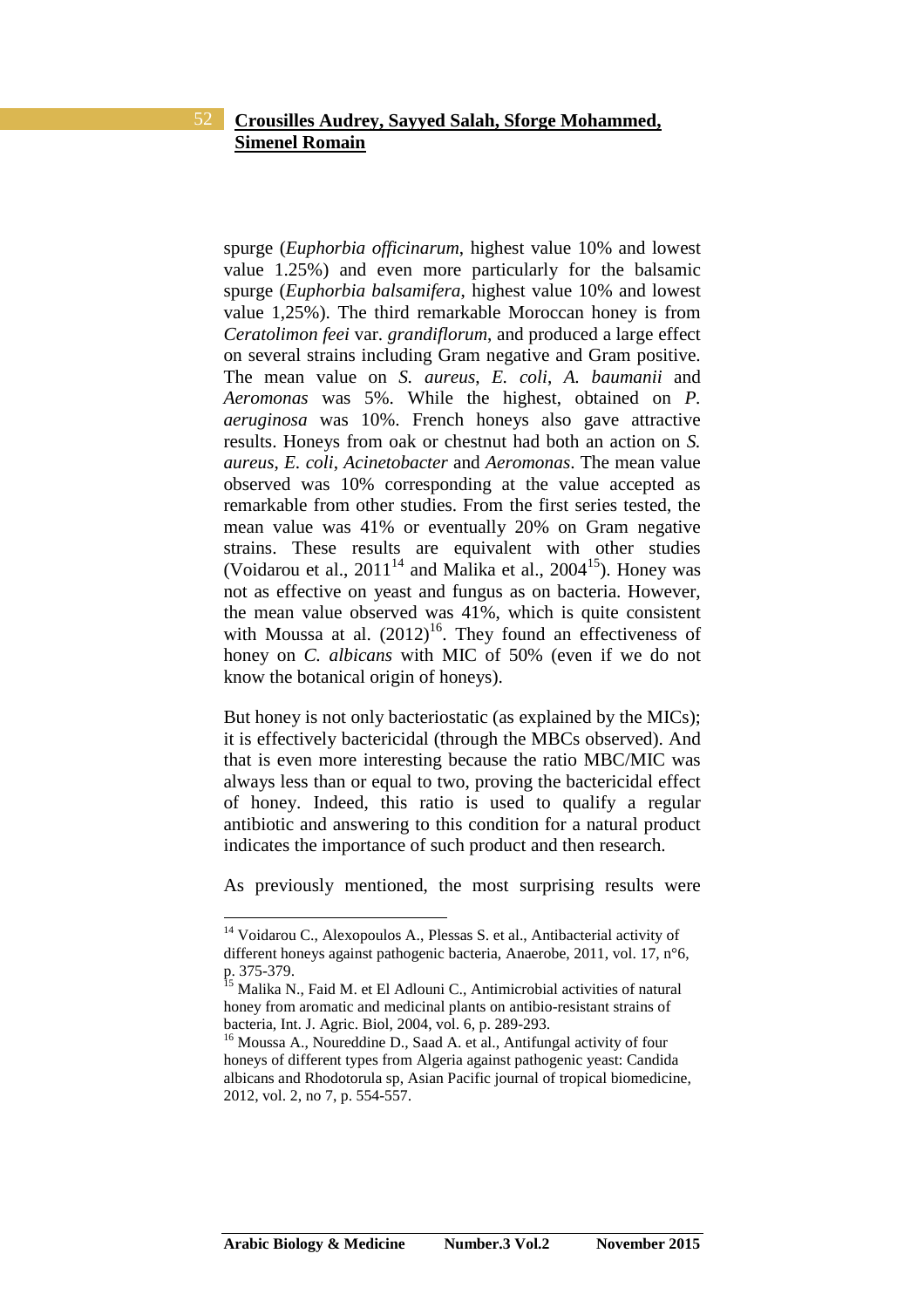obtained for the balsamic spurge honey. Considering *S. aureus*, the values between the lowest 1.25% on GISA T29-1 and the highest 2.5% on the other cocci are very interesting. Comparatively to the most studied and acclaimed honey: Manuka honey, the values observed in this study are more pronounced. Indeed, Manuka honey (which originates from the New Zealand Manuka tree, *Leptospermum scoparium*) is a well know honey all over the world for its strong activity on infectious bacteria. It is the major honey in medical use and is available as licensed wound dressing (Medihoney®). Sherlock et al.  $(2010)^{17}$  investigated this honey on reference and clinical strains. The lowest MIC value obtained was 12.5%, compared to previous study where the lowest MIC was 6.25% for *S.*   $areus$  (Patton et al.,  $2006$ <sup>18</sup>. But they also investigated another Chile honey: Ulmo honey (which originates from the Chile Ulmo tree, *Eucryphia cordifolia*) giving better results than the Manuka ones. A lower MIC was observed for Ulmo honey ranging from 3.1% to 6.3%. As far as, Müller et al.  $(2013)^{19}$  investigated raw Manuka honey and Medihoney®. Both honeys gave an MIC of 8% on *S. aureus* reference strain. Finally, we see that Balsamic spurge honey is well above Manuka honey. Moreover, we already know that Manuka honey has a very low H<sub>2</sub>O<sub>2</sub> content and is qualified as a nonperoxide honey. This definition could also be applied for the balsamic spurge honey considering the low level measured with the test-strips (Table 6). Then this honey brings new elements, certainly a different composition, to explain this activity.

There are a few studies about time-kill kinetics of honey. We then fully studied it on three *S. aureus* strains to better

<sup>&</sup>lt;sup>17</sup> Sherlock O., Dolan A., Athman R. et al., Comparison of the antimicrobial activity of Ulmo honey from Chile and Manuka honey against methicillinresistant Staphylococcus aureus, Escherichia coli and Pseudomonas aeruginosa. BMC complementary and alternative medicine, 2010, vol. 10,

no 1, p. 47.

<sup>&</sup>lt;sup>18</sup> Patton T., Barrett J., Brennan J. et al. Use of a spectrophotometric bioassay for determination of microbial sensitivity to manuka honey. Journal of microbiological methods, 2006, vol. 64, no 1, p. 84-95.

 $19$  Müller P., Alber D. G., Turnbull L. et al., Synergism between Medihoney and Rifampicin against Methicillin- Resistant Staphylococcus aureus (MRSA), PloS one, 2013, vol. 8, no 2, p. e57679.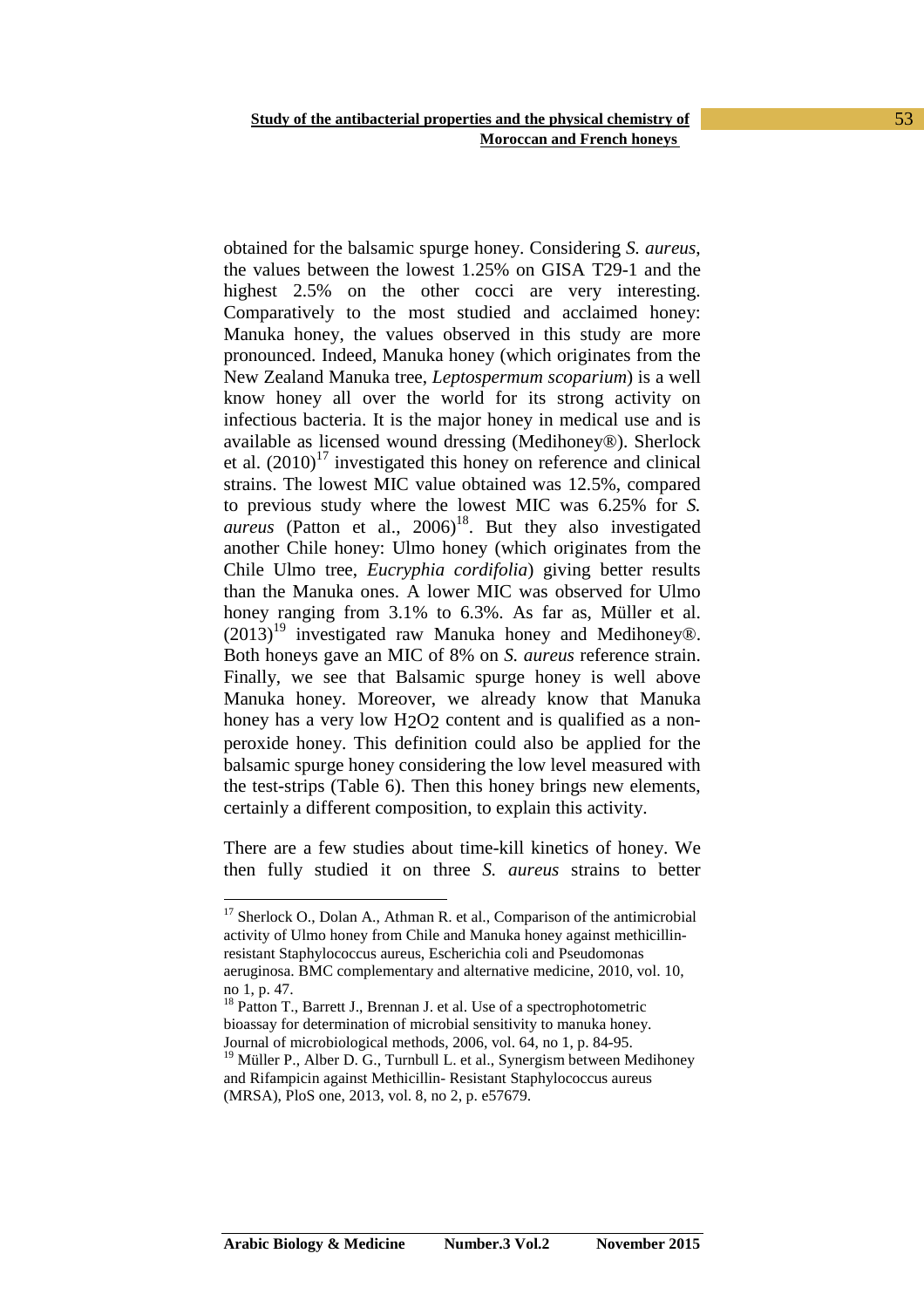understand how honey works. This coccus was the one which provided the best results and also a wide range of resistance. From reference (MSSA ATCC 6538) to clinical (MRSA 1508 and GISA T29-1) strains, the effect of honey was completely different. MSSA was the slowest strain to decrease. The bacterial decrease was very fluctuant according to the honeys tested. MSSA 1508 presented a more pronounced decrease after 4h of contact with honey. It is clear that honey is more effective on MRSA than on MSSA. At least, the results on GISA are very interesting. After only 1h of contact the dramatical decrease has divided the bacterial population three to six times. The resistance of this strain is an increase in the biosynthesis of the peptidoglycan, involving a thickened cell wall. We thus could think that the mechanism involved is due to the high osmolarity of honey.

Nevertheless, efficacy of honey still remains uncertainties. Several factors are put forward, several specific honey products, but we cannot restrict the effectiveness at a single element. The low pH and water content, high osmolarity, hydrogen peroxide, methylglyoxal, bee-defensin-1 peptide and additional components (Kwakman et al.,  $2012)^{20}$  are the key elements advanced to explain the effectiveness of honey. However, some honeys (Manuka, Balsamic spurge) are very low for H<sub>2</sub>O<sub>2</sub> and it thus cannot explain the activity observed. The pH of honey is always under four; and we already know that such acidity provides difficulties for the bacterial growth. Methylglyoxal and bee-defensin-1 are not fully investigated in all the studies about honey, it then remains unclear whether such compounds actually are effective as antimicrobial. But concerning our study, we mainly investigated the pH and hydrogen peroxide. Even if, we observed a slight increase of the pH diluting honey (which is explained by adding H2O), the mean values are always under 4; a too acid environment for a well bacterial growth. Hydrogen peroxide was an argument advanced to explain on its own the antimicrobial effect. At

 $20$  Kwakman P. HS et Zaat S. AJ., Antibacterial components of honey. IUBMB life, 2012, vol. 64, no 1, p. 48-55.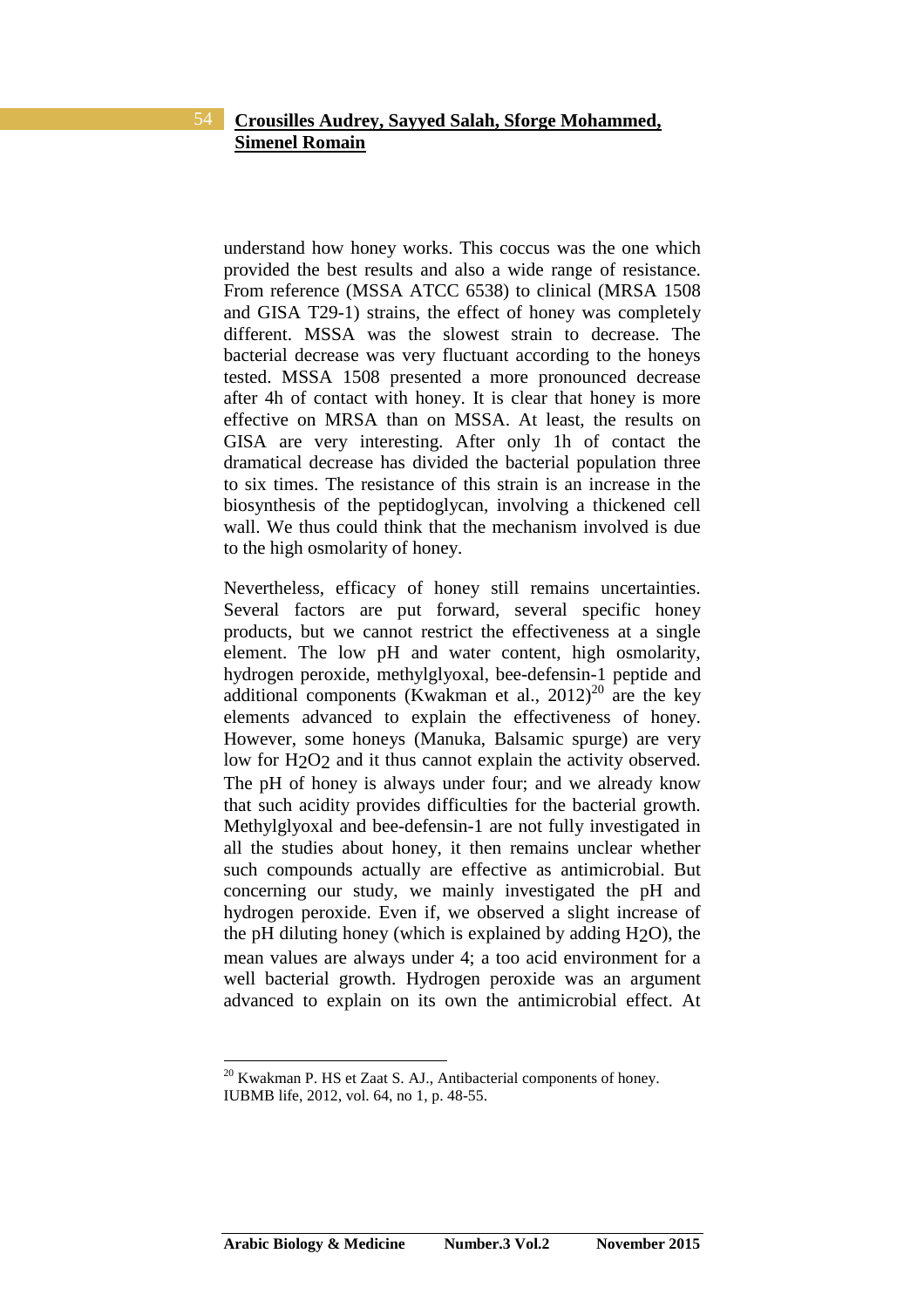least, publications (Kwakman et al.,  $2012<sup>21</sup>$  and non-peroxide honey) have already revealed a doubt about H<sub>2</sub>O<sub>2</sub> involvement. Furthermore, the values obtained in this study, ranging from 25 mg/L (Chestnut honey) to 0,5 mg/L (Balsamic spurge honey) do not explain the effectiveness observed. MICs and MBCs values for *Euphorbia balsamifera* were the lowest. And compared to the commercial hydrogen peroxide, the content in honey is very relative. Finally, considering the redox potential, the findings were very fluctuant and no evidence appeared to explain the activity. Methylglyoxal, bee-defensin-1 or other components have not been investigated. It would be interesting to explore these parameters for further analyzes, and to compare with other studies. However, considering the traceability component of food product, pesticides exploration is needed to achieve such study. We planned this investigation at the ANSES (Agence nationale de sécurité sanitaire de l'alimentation, de l'environnement et du travail) laboratory, specialized in such work. Indeed, it is a tool to assess the contamination of honey by anthropic pressure on the hives. After this evaluation, honeys studied here would be certified even if the results already obtained proved a major activity against multiresistant bacteria. That is thus an important step arguing the real capacity of honey on its own as an antimicrobial agent. And all the publications are already showing the fabulous power of honey as a healer.

#### **ABBREVIATIONS LIST**

ATCC : American Type Culture Collection

BHI: Brain Heart Infusion□CFU: Colony Forming Unit□DW : Distilled Water

CFU : Colony Forming Unit□

DW : Distilled Water

 $\overline{a}$ <sup>21</sup> *Ibid*